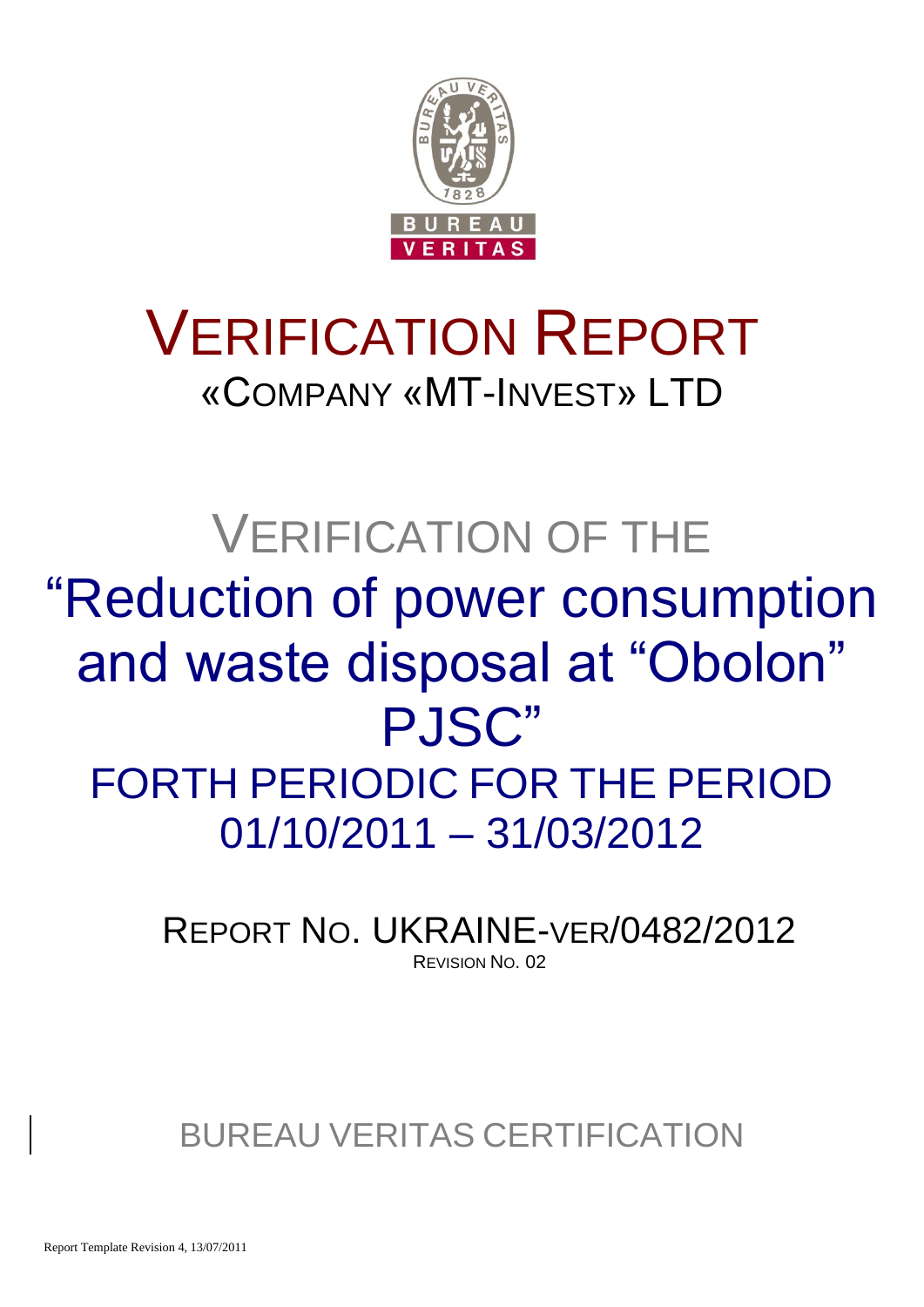Organizational unit:



Ī

#### VERIFICATION REPORT

Date of first issue:

| 08/05/2012                                                                                                                                                                                                                                                                                                                                                                                                                                                                                                                                                                                                                                                                              | <b>Holding SAS</b>                 |        | <b>Bureau Veritas Certification</b> |  |
|-----------------------------------------------------------------------------------------------------------------------------------------------------------------------------------------------------------------------------------------------------------------------------------------------------------------------------------------------------------------------------------------------------------------------------------------------------------------------------------------------------------------------------------------------------------------------------------------------------------------------------------------------------------------------------------------|------------------------------------|--------|-------------------------------------|--|
| Client:<br>«Company «MT-Invest» LTD                                                                                                                                                                                                                                                                                                                                                                                                                                                                                                                                                                                                                                                     | Client ref.:<br>Falendysh Yaroslav |        |                                     |  |
| Summary:<br>Bureau Veritas Certification has made the 4th periodic verification of the "Reduction of power consumption and<br>waste disposal at "Obolon" PJSC", located in Kyiv, Ukraine, and applying JI specific approach, on the basis of<br>UNFCCC criteria for the JI, as well as criteria given to provide for consistent project operations, monitoring and<br>reporting. UNFCCC criteria refer to Article 6 of the Kyoto Protocol, the JI rules and modalities and the<br>subsequent decisions by the JI Supervisory Committee, as well as the host country criteria.                                                                                                           |                                    |        |                                     |  |
| The verification scope is defined as a periodic independent review and ex post determination by the Accredited<br>Entity of the monitored reductions in GHG emissions during defined verification period, and consisted of the<br>following three phases: i) desk review of the monitoring report against project design and the baseline and<br>monitoring plan; ii) follow-up interviews with project stakeholders; iii) resolution of outstanding issues and the<br>issuance of the final verification report and opinion. The overall verification, from Contract Review to<br>Verification Report & Opinion, was conducted using Bureau Veritas Certification internal procedures. |                                    |        |                                     |  |
| The first output of the verification process is a list of Clarification, Corrective Actions Requests, Forward<br>Actions Requests (CR, CAR and FAR), presented in Appendix A.                                                                                                                                                                                                                                                                                                                                                                                                                                                                                                           |                                    |        |                                     |  |
| In summary, Bureau Veritas Certification confirms that the project is implemented as planned and described in<br>approved project design documents. Installed equipment being essential for generating emission reduction<br>runs reliably and is calibrated appropriately. The monitoring system is in place and the project is generating<br>GHG emission reductions. The GHG emission reduction is calculated accurately and without material errors,<br>omissions, or misstatements, and the ERUs issued totalize 110332 tonnes of CO2 equivalent for the<br>monitoring period from 01/10/2011 to 31/03/2012.                                                                       |                                    |        |                                     |  |
| Our opinion relates to the project's GHG emissions and resulting GHG emission reductions reported and<br>related to the approved project baseline and monitoring, and its associated documents.                                                                                                                                                                                                                                                                                                                                                                                                                                                                                         |                                    |        |                                     |  |
| Report No.:<br>Subject Group:<br>UKRAINE-ver/0482/2012<br>JI                                                                                                                                                                                                                                                                                                                                                                                                                                                                                                                                                                                                                            |                                    |        |                                     |  |
| Project title:<br>"Reduction of power consumption and waste<br>disposal at "Obolon" PJSC"                                                                                                                                                                                                                                                                                                                                                                                                                                                                                                                                                                                               |                                    |        |                                     |  |
| Work carried out by:<br>Kateryna Zinevych - Team Leader, Lead Verifier<br>Sergiy Kustovskyy - Team Member, Verifier<br>Iuliia Pylnova - Team Member, Technical Specialist<br>Work reviewed by:                                                                                                                                                                                                                                                                                                                                                                                                                                                                                          |                                    |        |                                     |  |
| Ivan Sokolov - Internal Technical Reviewer<br>No distribution without permission from the<br>Glient or responsible organizational unit                                                                                                                                                                                                                                                                                                                                                                                                                                                                                                                                                  |                                    |        |                                     |  |
| Work approved by:<br>Ivan Sokolov - Operational Manager Verli                                                                                                                                                                                                                                                                                                                                                                                                                                                                                                                                                                                                                           |                                    | tation | Limited distribution                |  |
| Date of this revision:<br>Rev. No.:<br>Mumber of pages<br>23<br>17/05/2012<br>02                                                                                                                                                                                                                                                                                                                                                                                                                                                                                                                                                                                                        |                                    |        | Unrestricted distribution           |  |

1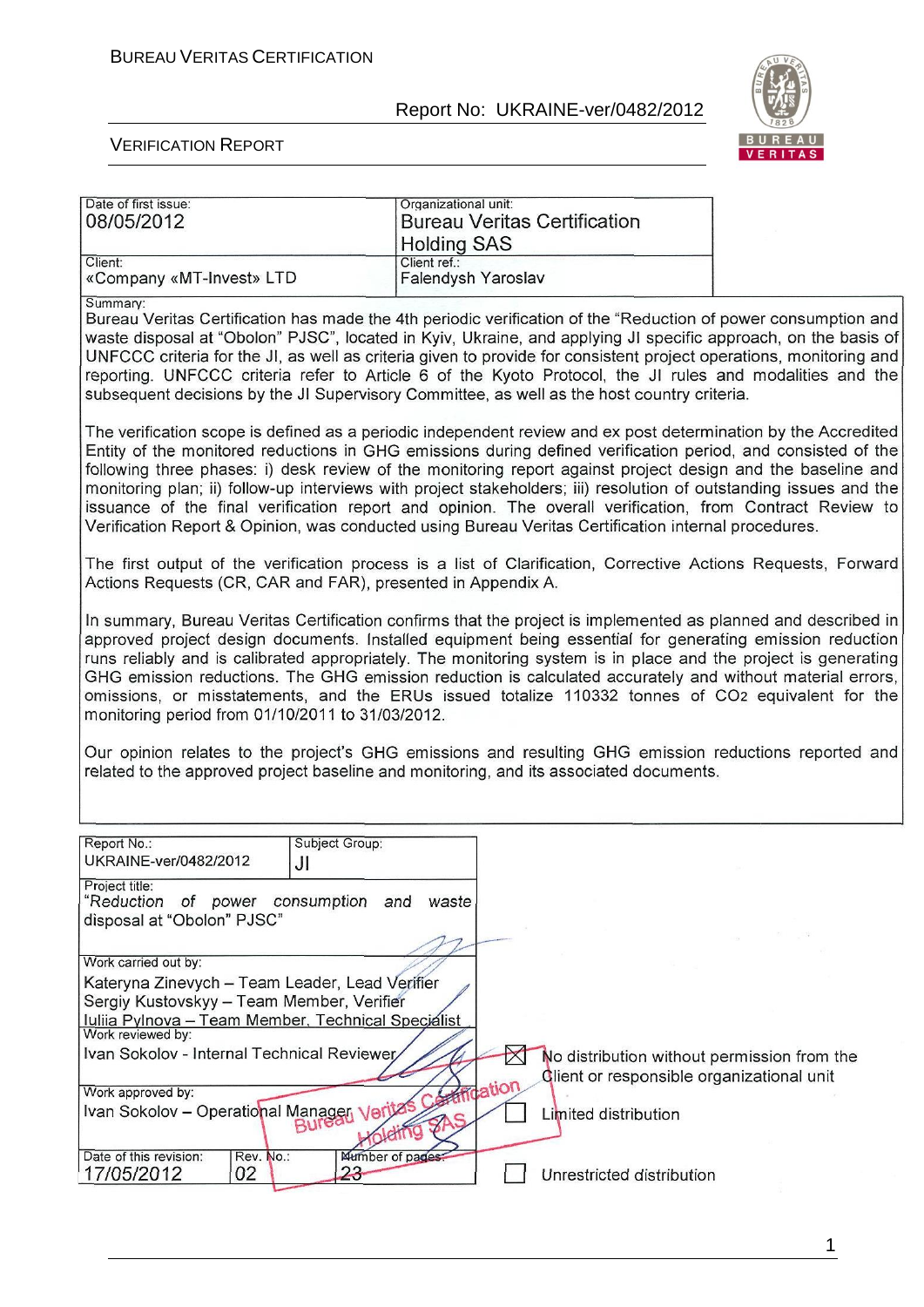VERIFICATION REPORT

| 1              |                                                                                |                |
|----------------|--------------------------------------------------------------------------------|----------------|
| 1.1            | Objective                                                                      | 3              |
| 1.2            | Scope                                                                          | 3              |
| 1.3            | <b>Verification Team</b>                                                       | 3              |
| $\overline{2}$ |                                                                                |                |
| 2.1            | <b>Review of Documents</b>                                                     | $\overline{4}$ |
| 2.2            | Follow-up Interviews                                                           | 4              |
| 2.3            | Resolution of Clarification, Corrective and Forward Action Requests            | 5              |
| 3              |                                                                                |                |
| 3.1            | Remaining issues and FARs from previous verifications                          | 6              |
| 3.2            | Project approval by Parties involved (90-91)                                   | 6              |
| 3.3            | Project implementation (92-93)                                                 | $\overline{7}$ |
| 3.4            | Compliance of the monitoring plan with the monitoring methodology<br>$(94-98)$ | $\overline{7}$ |
| 3.5            | Revision of monitoring plan (99-100)                                           | 8              |
| 3.6            | Data management (101)                                                          | 8              |
| 3.7            | Verification regarding programmes of activities (102-110)                      | 8              |
| 4              |                                                                                |                |
| 5              |                                                                                |                |
|                |                                                                                |                |

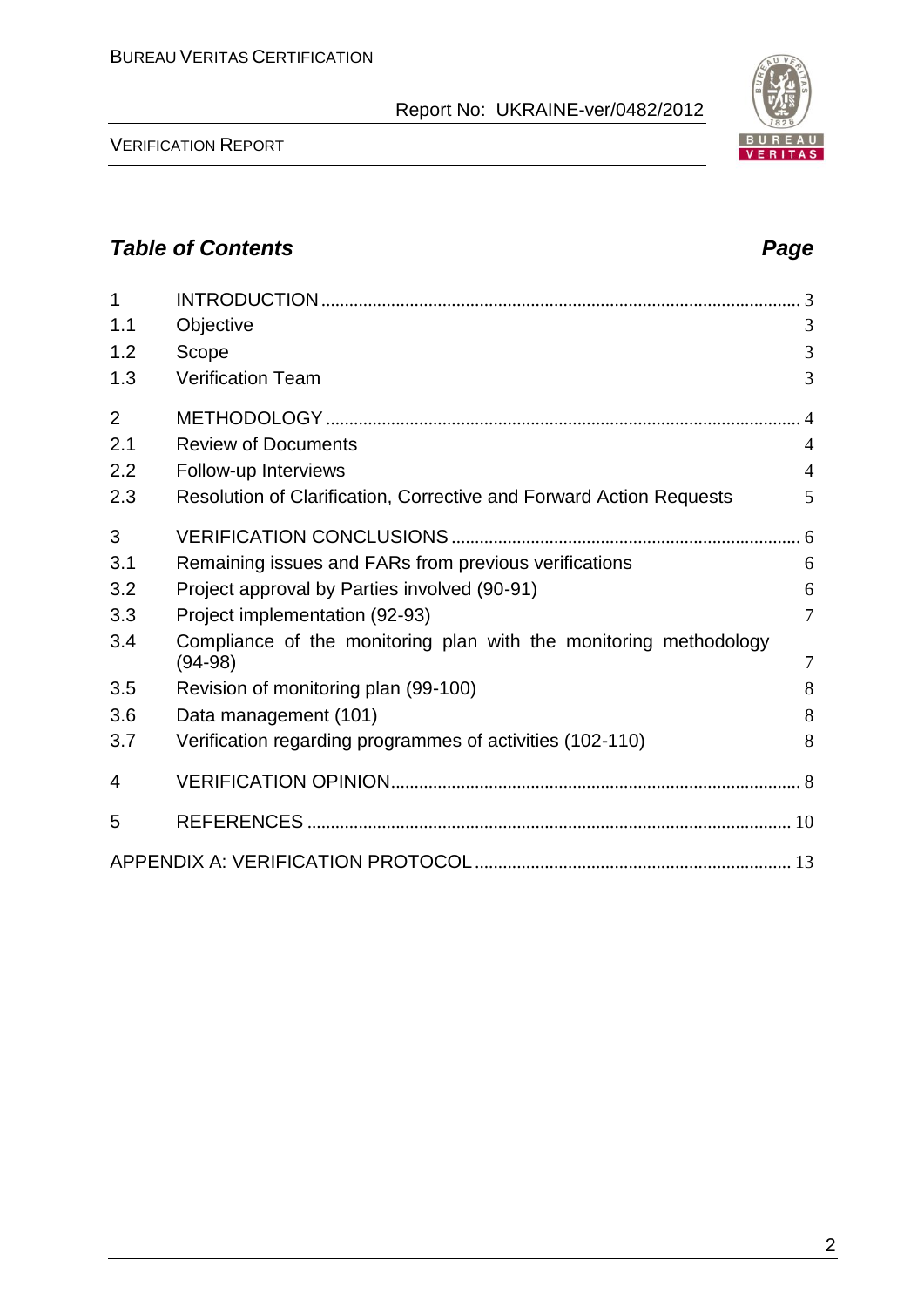

VERIFICATION REPORT

# **1 INTRODUCTION**

«Company «MT-Invest» LTD has commissioned Bureau Veritas Certification to verify the emissions reductions of its JI project "Reduction of power consumption and waste disposal at "Obolon" PJSC" (hereafter called "the project") at Kyiv, Ukraine.

This report summarizes the findings of the verification of the project, performed on the basis of UNFCCC criteria, as well as criteria given to provide for consistent project operations, monitoring and reporting.

# **1.1 Objective**

Verification is the periodic independent review and ex post determination by the Accredited Independent Entity of the monitored reductions in GHG emissions during defined verification period.

The objective of verification can be divided in Initial Verification and Periodic Verification.

UNFCCC criteria refer to Article 6 of the Kyoto Protocol, the JI rules and modalities and the subsequent decisions by the JI Supervisory Committee, as well as the host country criteria.

# **1.2 Scope**

The verification scope is defined as an independent and objective review of the project design document, the project's baseline study, monitoring plan and monitoring report, and other relevant documents. The information in these documents is reviewed against Kyoto Protocol requirements, UNFCCC rules and associated interpretations.

The verification is not meant to provide any consulting towards the Client. However, stated requests for clarifications, corrective and/or forward actions may provide input for improvement of the project monitoring towards reductions in the GHG emissions.

# **1.3 Verification Team**

The verification team consists of the following personnel:

| Kateryna Zinevych<br><b>Bureau Veritas Certification</b> | Team Leader, Climate Change Lead Verifier |
|----------------------------------------------------------|-------------------------------------------|
| Sergiy Kustovskyy<br><b>Bureau Veritas Certification</b> | <b>Climate Change Verifier</b>            |
| Iuliia Pylnova<br><b>Bureau Veritas Certification</b>    | <b>Technical Specialist</b>               |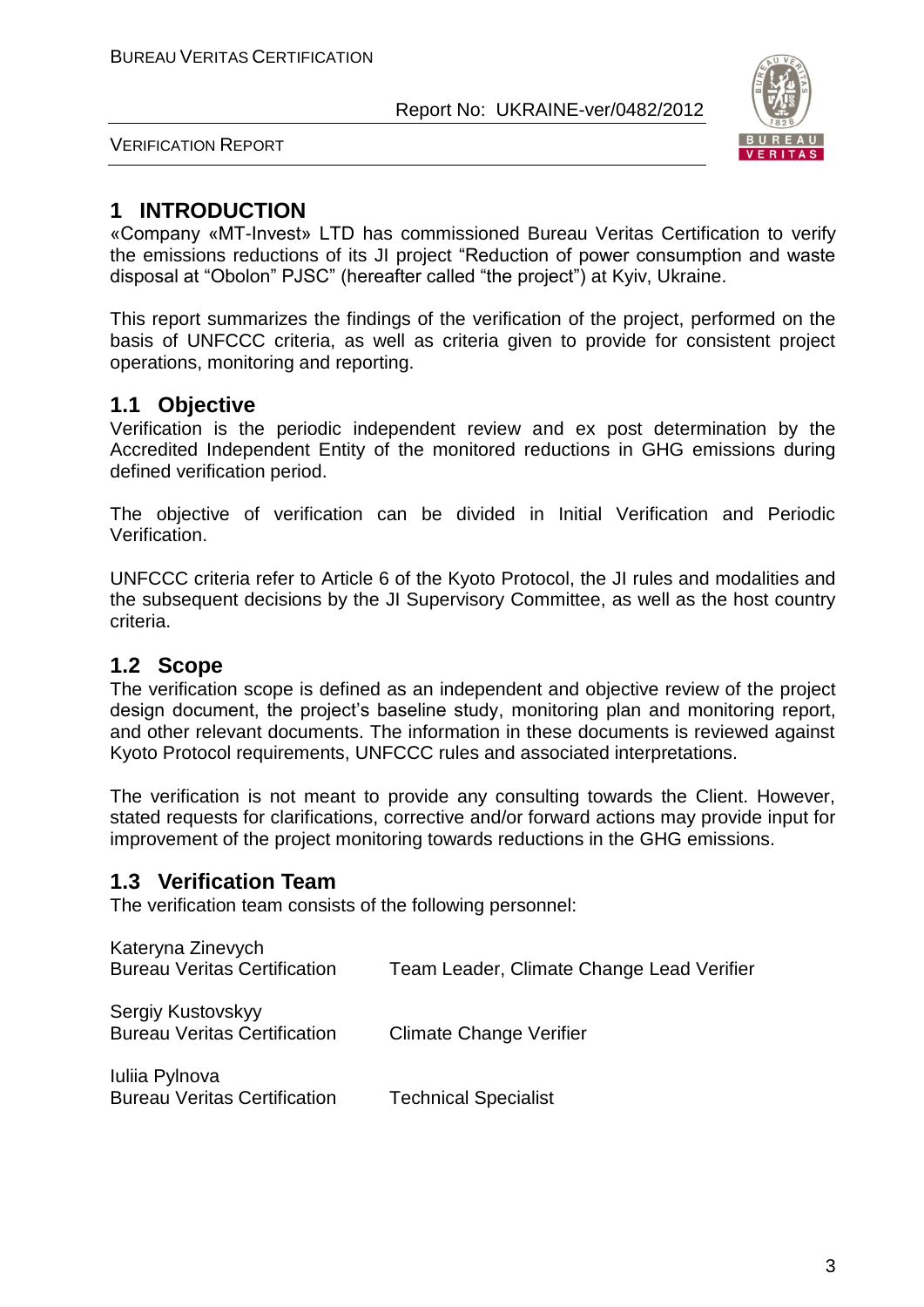

VERIFICATION REPORT

This verification report was reviewed by:

Ivan Sokolov Bureau Veritas Certification, Internal Technical Reviewer

# **2 METHODOLOGY**

The overall verification, from Contract Review to Verification Report & Opinion, was conducted using Bureau Veritas Certification internal procedures.

In order to ensure transparency, a verification protocol was customized for the project, according to the version 01 of the Joint Implementation Determination and Verification Manual, issued by the Joint Implementation Supervisory Committee at its 19 meeting on 04/12/2009. The protocol shows, in a transparent manner, criteria (requirements), means of verification and the results from verifying the identified criteria. The verification protocol serves the following purposes:

- It organizes, details and clarifies the requirements a JI project is expected to meet;
- It ensures a transparent verification process where the verifier will document how a particular requirement has been verified and the result of the verification.

The completed verification protocol is enclosed in Appendix A to this report.

# **2.1 Review of Documents**

The Monitoring Report (MR) submitted by «Company «MT-Invest» LTD and additional background documents related to the project design and baseline, i.e. country Law, Project Design Document (PDD) and/or Guidance on criteria for baseline setting and monitoring, Host party criteria, Kyoto Protocol, Clarifications on Verification Requirements to be Checked by an Accredited Independent Entity were reviewed.

The verification findings presented in this report relate to the Monitoring Report version(s) 1.0, 1.1 and project as described in the determined PDD.

# **2.2 Follow-up Interviews**

On 03/05/2012 Bureau Veritas Certification performed on-site interviews with project stakeholders to confirm selected information and to resolve issues identified in the document review. Representatives of «Company «MT-Invest» LTD and PJSC "Obolon" were interviewed (see References). The main topics of the interviews are summarized in Table 1.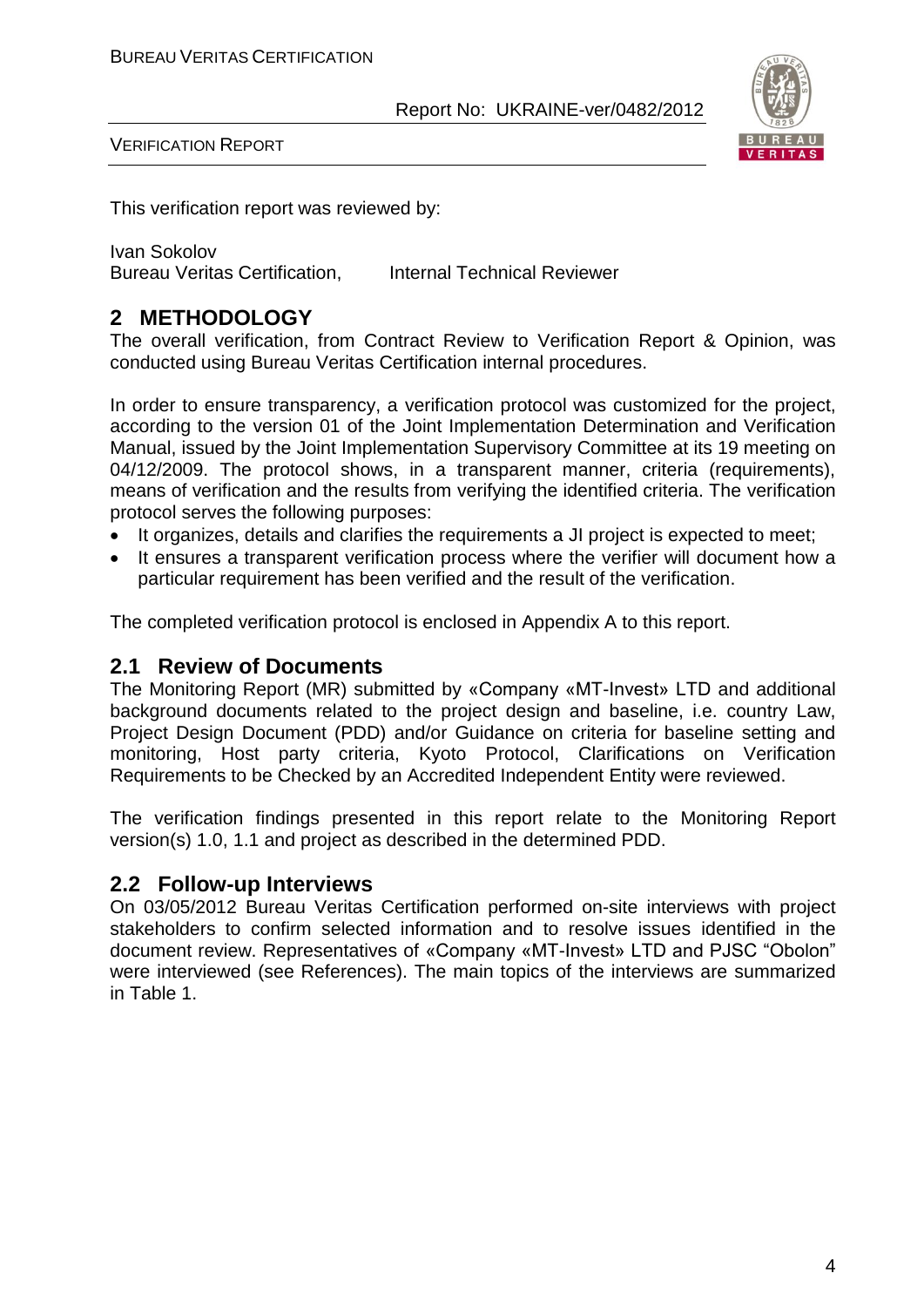

VERIFICATION REPORT

| Table 1 Interview topics |
|--------------------------|
|--------------------------|

| <b>Interviewed</b><br>organization | <b>Interview topics</b>                                          |
|------------------------------------|------------------------------------------------------------------|
| "Obolon" PJSC                      | Organizational structure                                         |
|                                    | Responsibilities and authorities                                 |
|                                    | Roles and responsibilities for data collection and<br>processing |
|                                    | Installation of equipment                                        |
|                                    | Data logging, archiving and reporting                            |
|                                    | Metering equipment control                                       |
|                                    | Metering record keeping system, database                         |
|                                    | IT management                                                    |
|                                    | Training of personnel                                            |
|                                    | Quality management procedures and technology                     |
|                                    | Internal audits and check-ups                                    |
| «Company «MT-                      | Baseline methodology                                             |
| Invest» LTD                        | Monitoring plan                                                  |
|                                    | Monitoring report                                                |
|                                    | Excel spreadsheets                                               |

# **2.3 Resolution of Clarification, Corrective and Forward Action Requests**

The objective of this phase of the verification is to raise the requests for corrective actions and clarification and any other outstanding issues that needed to be clarified for Bureau Veritas Certification positive conclusion on the GHG emission reduction calculation.

If the Verification Team, in assessing the monitoring report and supporting documents, identifies issues that need to be corrected, clarified or improved with regard to the monitoring requirements, it should raise these issues and inform the project participants of these issues in the form of:

(a) Corrective action request (CAR), requesting the project participants to correct a mistake that is not in accordance with the monitoring plan;

(b) Clarification request (CL), requesting the project participants to provide additional information for the Verification Team to assess compliance with the monitoring plan;

(c) Forward action request (FAR), informing the project participants of an issue, relating to the monitoring that needs to be reviewed during the next verification period.

The Verification Team will make an objective assessment as to whether the actions taken by the project participants, if any, satisfactorily resolve the issues raised, if any, and should conclude its findings of the verification.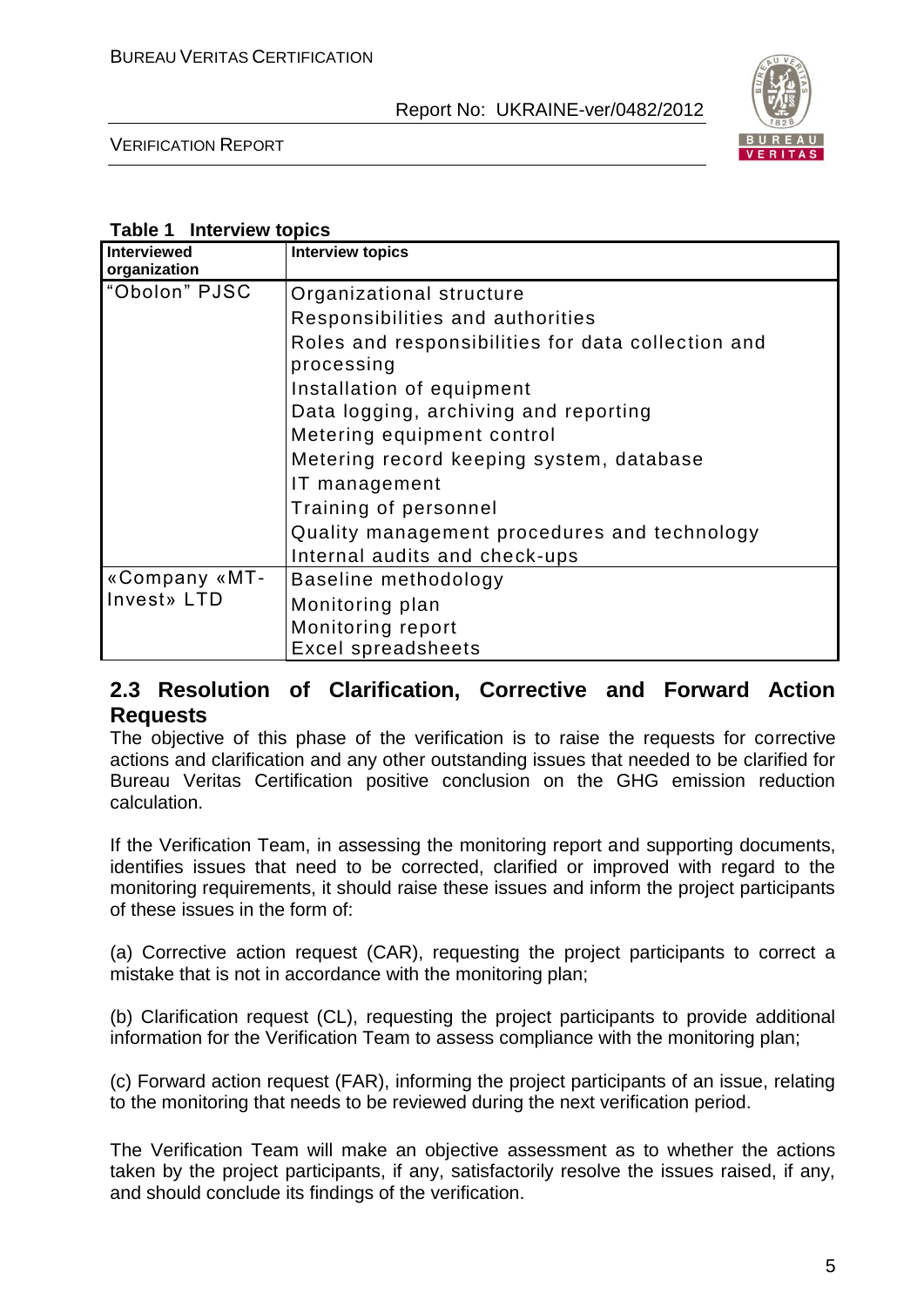

VERIFICATION REPORT

To guarantee the transparency of the verification process, the concerns raised are documented in more detail in the verification protocol in Appendix A.

# **3 VERIFICATION CONCLUSIONS**

In the following sections, the conclusions of the verification are stated.

The findings from the desk review of the original monitoring documents and the findings from interviews during the follow up visit are described in the Verification Protocol in Appendix A.

The Clarification, Corrective and Forward Action Requests are stated, where applicable, in the following sections and are further documented in the Verification Protocol in Appendix A. The verification of the Project resulted in 4 Corrective Action Requests and 2 Clarification Requests.

The number between brackets at the end of each section corresponds to the DVM paragraph.

# **3.1 Remaining issues and FARs from previous verifications**

While the previous verification one Forward Action Request was issued :

FAR 01: During the next verification must be reviewed and compared the data used in the proposed MR with values of relevant parameters in the annual reporting forms for 2011.

During the verification it was recognized that data used for the preparation of MRs for the previous period were of the preliminary kind. Analysis of these deviations has shown that total effect of all mistakes resulted in understating of ERUs generated while project implementation. Thus, principles of conservativeness were not violated in this case. Data collection system is now in accordance with the monitoring plan. FAR is closed.

# **3.2 Project approval by Parties involved (90-91)**

Written project approval by the Ukraine #1914/23/7 dated 22/07/2011 has been issued by the State Environmental Investment Agency of Ukraine.

Written project approval by France (letter of approval for the project "Reduction of power consumption and waste disposal at "Obolon" PJSC " № 11-0804 5E DNter (DFP, DNA) dated 04/08/2011) has been issued by Ministry of Ecology, Sustainable Development, Transports and Housing .

The abovementioned written approvals are unconditional.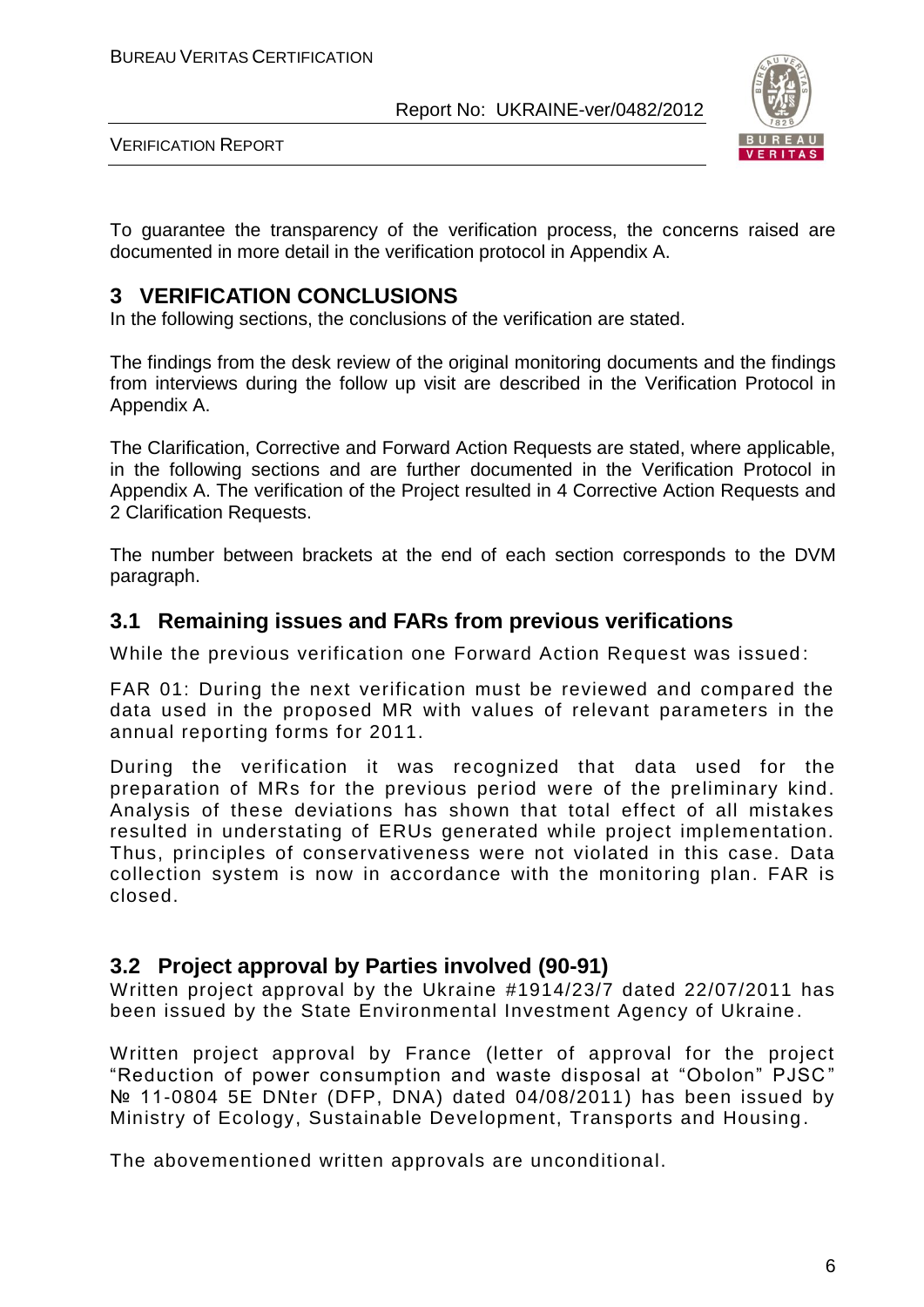

VERIFICATION REPORT

# **3.3 Project implementation (92-93)**

In accordance with the schedule of the project in 2011 in the plant was carried out reconstruction of heating systems of drying area for beer sparging using thermal energy boiling condensate. However, this reconstruction was not put into operation due to lack of financing. Now system is operating in testing mode. Implementation of this measure will allow reducing natural gas consumption by the plant Obolon.

Measures, planned to be implemented in the period 2000 – 2010 were implemented in the full extent and the project is generating greenhouse gases emission reduction units.

Amount of emission reduction provided above as total for 2011 in the MR differs from the amount of emission reduction for the corresponding period predicted in the registered PDD (version 02, dated 10/06/2011). This difference can be explained by the fact that GHG emission reduction provided in the PDD for 2011 were estimated based on the statistic data of 2010, while GHG emission reduction provided in the MR was calculated based on the actual data provided by the enterprise.

The identified areas of concern as to the project implementation, project participants responses and Bureau Veritas Certification's conclusions are described in Appendix A to this report (refer to CAR 01).

# **3.4 Compliance of the monitoring plan with the monitoring methodology (94-98)**

The monitoring occurred in accordance with the monitoring plan included in the PDD regarding which the determination has been deemed final and is so listed on the UNFCCC JI website.

For calculating the emission reductions, key factors influencing the baseline emissions and the activity level of the project and the emissions as well as risks associated with the project were taken into account, as appropriate.

Data sources used for calculating emission reductions are clearly identified, reliable and transparent.

Emission factors, including default emission factors, are selected by carefully balancing accuracy and reasonableness, and appropriately justified of the choice.

The calculation of emission reductions is based on conservative assumptions and the most plausible scenarios in a transparent manner.

The identified areas of concern as to the compliance of the monitoring plan with the monitoring methodology, project participants responses and Bureau Veritas Certification's conclusions are described in Appendix A to this report (refer to CARs 02, 03, Cl 01).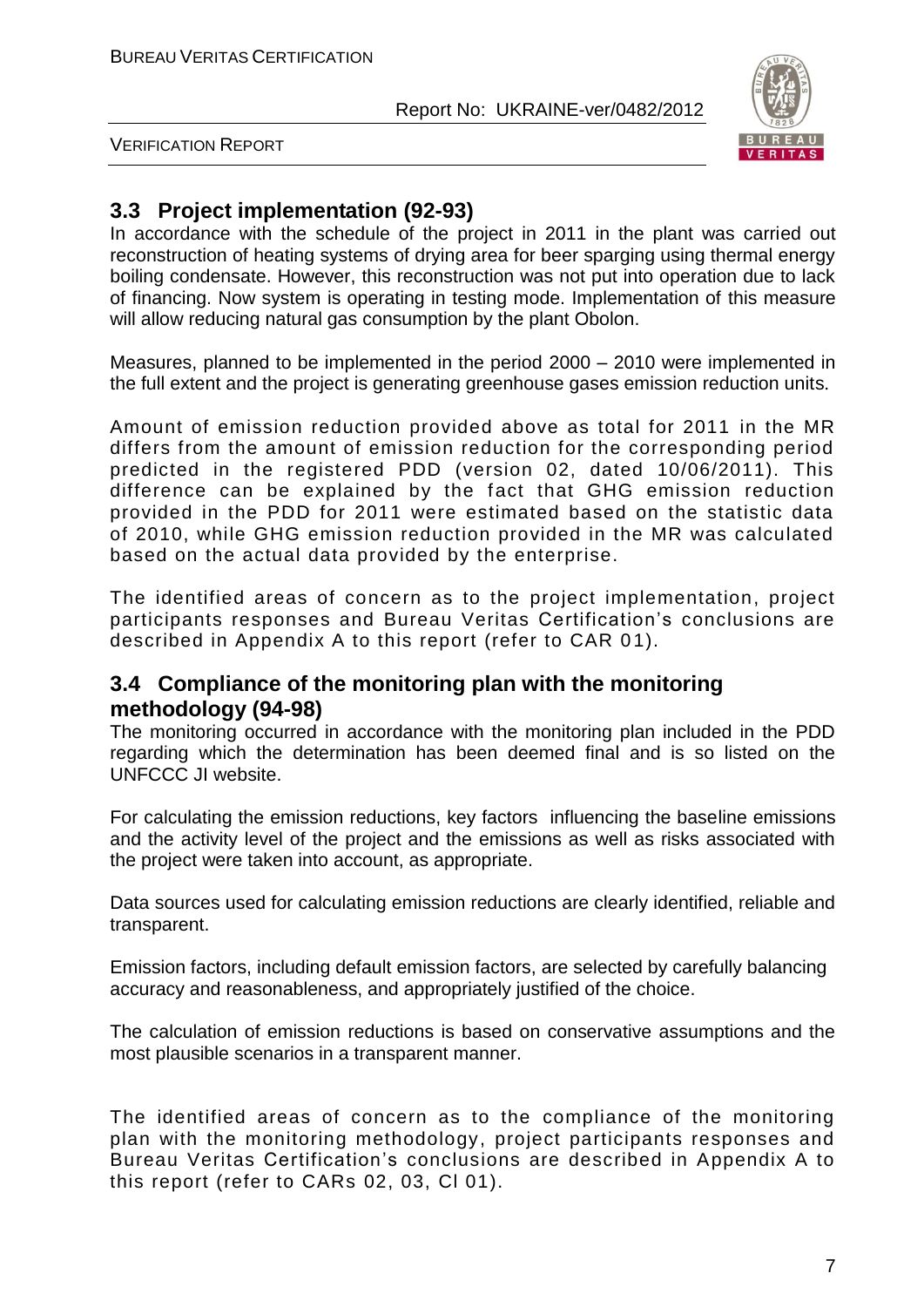

VERIFICATION REPORT

# **3.5 Revision of monitoring plan (99-100)**

Not applicable

#### **3.6 Data management (101)**

The data and their sources, provided in monitoring report, are clearly identified, reliable and transparent.

The implementation of data collection procedures is in accordance with the monitoring plan, including the quality control and quality assurance procedures. These procedures are mentioned in the section "References" of this report.

The function of the monitoring equipment, including its calibration status, is in order.

The evidence and records used for the monitoring are maintained in a traceable manner.

The data collection and management system for the project is in accordance with the monitoring plan.

The identified areas of concern as to the data managemet, project participants responses and Bureau Veritas Certification's conclusions are described in Appendix A to this report (refer to CAR 04, Cl 02).

# **3.7 Verification regarding programmes of activities (102-110)**

Not applicable.

# **4 VERIFICATION OPINION**

Bureau Veritas Certification has performed the, 4th periodic verification of the "Reduction of power consumption and waste disposal at "Obolon" PJSC" Project in Ukraine, which applies JI specific approach. The verification was performed on the basis of UNFCCC criteria and host country criteria and also on the criteria given to provide for consistent project operations, monitoring and reporting.

The verification consisted of the following three phases: i) desk review of the monitoring report against the project design and the baseline and monitoring plan; ii) follow-up interviews with project stakeholders; iii) resolution of outstanding issues and the issuance of the final verification report and opinion.

The management of «Company «MT-Invest» LTD is responsible for the preparation of the GHG emissions data and the reported GHG emissions reductions of the project on the basis set out within the project Monitoring Plan indicated in the final PDD version. The development and maintenance of records and reporting procedures in accordance with that plan, including the calculation and determination of GHG emission reductions from the project, is the responsibility of the management of the project.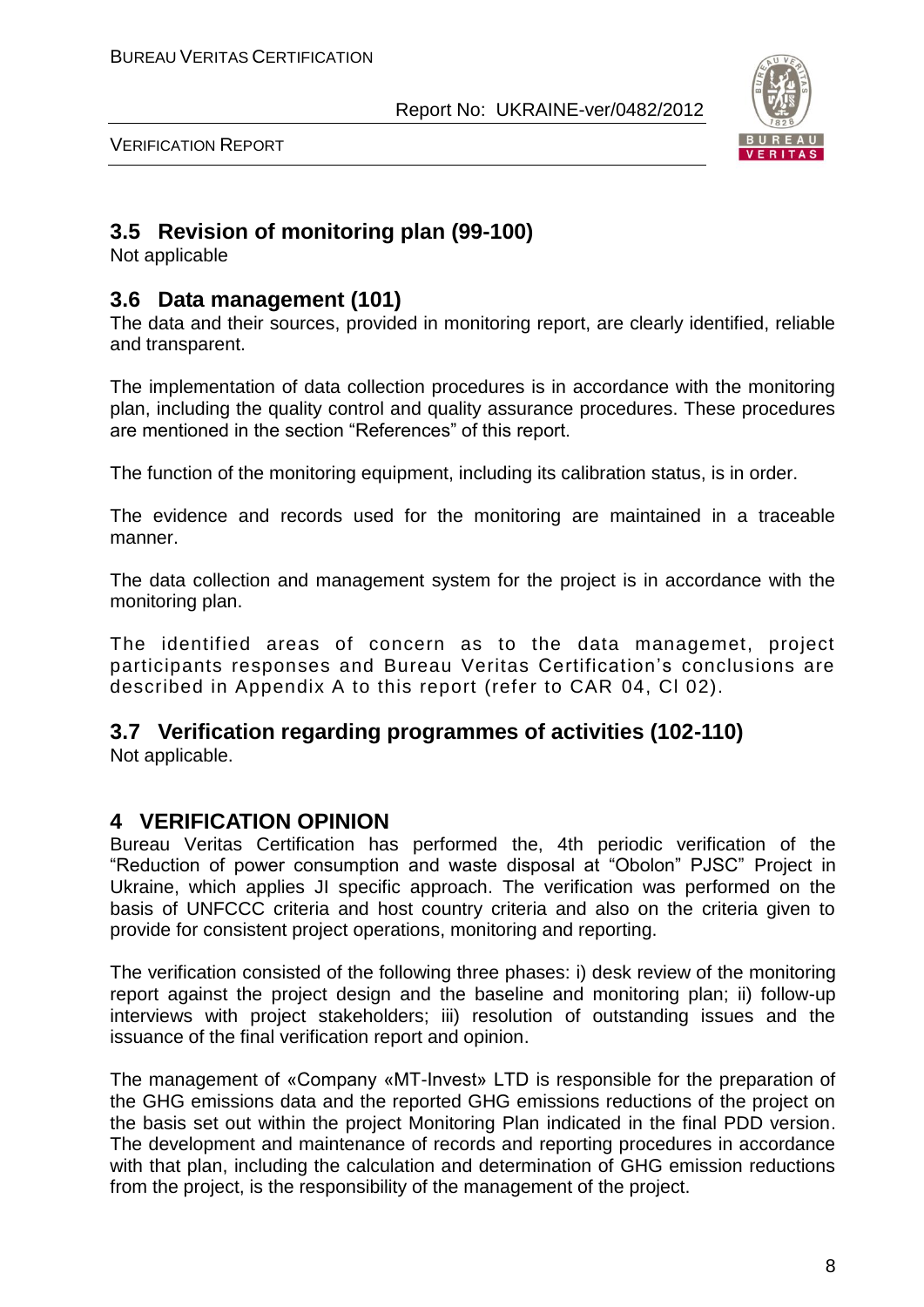

VERIFICATION REPORT

Bureau Veritas Certification verified the Project Monitoring Report version 1.1 for the reporting period as indicated below. Bureau Veritas Certification confirms that the project is implemented as planned and described in approved project design documents. Installed equipment being essential for generating emission reduction runs reliably and is calibrated appropriately. The monitoring system is in place and the project is generating GHG emission reductions.

Amount of emission reduction provided above as total for 2011 in the MR differs from the amount of emission reduction for the corresponding period predicted in the registered PDD (version 02, dated 10/06/2011). This difference can be explained by the fact that GHG emission reduction provided in the PDD for 2011 were estimated based on the statistic data of 2010, while GHG emission reduction provided in the MR was calculated based on the actual data provided by the enterprise.

Bureau Veritas Certification can confirm that the GHG emission reduction is accurately calculated and is free of material errors, omissions, or misstatements. Our opinion relates to the project's GHG emissions and resulting GHG emissions reductions reported and related to the approved project baseline and monitoring, and its associated documents. Based on the information we have seen and evaluated, we confirm, with a reasonable level of assurance, the following statement:

Reporting period: From 01.10.2011 to 31.03.2012

| For the period from 01.10.2011 to 31.12.2011 |         |                          |
|----------------------------------------------|---------|--------------------------|
| <b>Baseline emissions</b>                    | : 86156 | tonnes of CO2 equivalent |
| Project emissions                            | : 28355 | tonnes of CO2 equivalent |
| <b>Emission Reductions</b>                   | : 57801 | tonnes of CO2 equivalent |
| For the period from 01.01.2012 to 31.03.2012 |         |                          |
| <b>Baseline emissions</b>                    | :79904  | tonnes of CO2 equivalent |
| Project emissions                            | : 27373 | tonnes of CO2 equivalent |
| <b>Emission Reductions</b>                   | :52531  | tonnes of CO2 equivalent |
| Total for the monitoring period.             |         |                          |

| <b>Baseline emissions</b>  | :166060 | tonnes of CO2 equivalent |
|----------------------------|---------|--------------------------|
| Project emissions          | : 55728 | tonnes of CO2 equivalent |
| <b>Emission Reductions</b> | :110332 | tonnes of CO2 equivalent |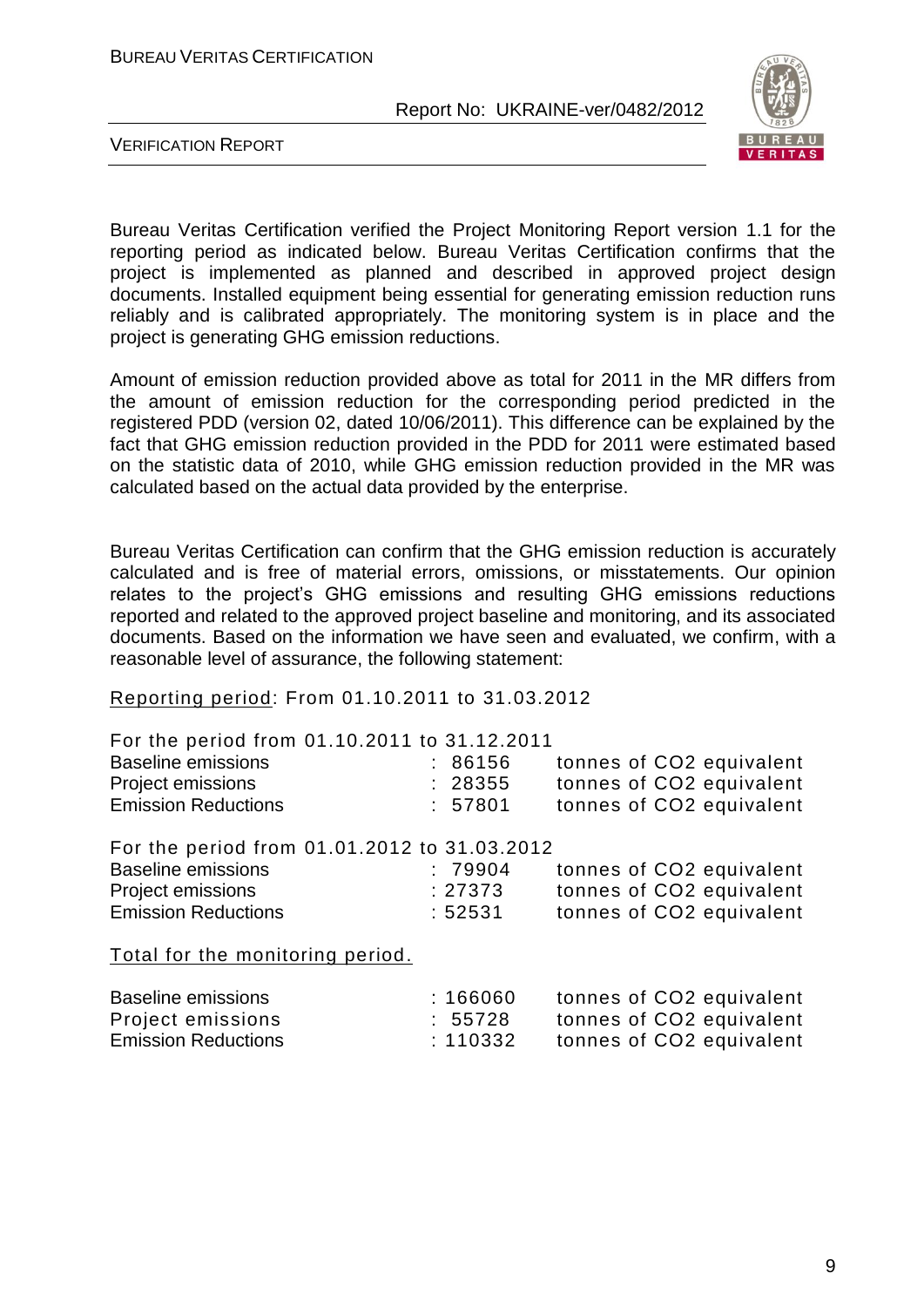

VERIFICATION REPORT

# **5 REFERENCES**

#### **Category 1 Documents:**

Documents provided by «Company «MT-Invest» LTD that relate directly to the GHG components of the project.

- /1/ PDD "Reduction of power consumption and waste disposal at "Obolon" PJSC" version 2.0 dated 10/06/2011.
- /2/ Monitoring Report for 01/10/2011-31/03/2012 "Reduction of power consumption and waste disposal at "Obolon" PJSC", version 1.0 dated 17/04/2012.
- /3/ Monitoring Report for 01/10/2011-31/03/2012 "Reduction of power consumption and waste disposal at "Obolon" PJSC", version 1.1 dated 07/05/2012.
- /4/ Excel-file "MR\_2011\_4\_Obolon\_v.1.xls"
- /5/ Excel-file "MR\_2012\_1\_Obolon\_v.1.xls"
- /6/ Excel-file "MR\_2011\_4\_Obolon\_v.2.xls"
- /7/ Excel-file "MR\_2012\_1\_Obolon\_v.2.xls"
- /8/ Letter of Approval #1914/23/7 for the project "Reduction of power consumption and waste disposal at "Obolon" PJSC" issued by State Environmental Investment Agency of Ukraine dated 22/07/2011.
- /9/ Letter of Approval № 11-0804 5E DNter (DFP, DNA) dated 04/08/2011 for the project "Reduction of power consumption and waste disposal at "Obolon" PJSC" issued by Ministry of Ecology, Sustainable Development, Transports and Housing, General Directorate for Energy and Climate - Climate and energy efficiency service - Carbon markets desk.

#### **Category 2 Documents:**

Background documents related to the design and/or methodologies employed in the design or other reference documents.

- /1/ Verification protocol №623650 of electric power meter EPQS 122.21.18LL reg.№623650 dated 15.12.2008.
- /2/ Verification protocol №623656 of electric power meter EPQS 122.21.18LL reg.№623650 dated 15.12.2008.
- /3/ Certificate of state metrological attestation of measuring complex «ОЕ-22ДМ» №39.0608.11 dated 07.11.2011
- /4/ Technical passport for wagon scales reg.No2572
- /5/ Letter №1322/0/2-12 on production capacity and energy resources consumption at PJSC "Obolon" for 2011 and I quarter of 2012 dated 20.04.2012
- /6/ Report on fuel, heat power and electric power consumption in 2011. Form 11-MTP (annual).
- /7/ Form 24-energetyka (annual) for 2011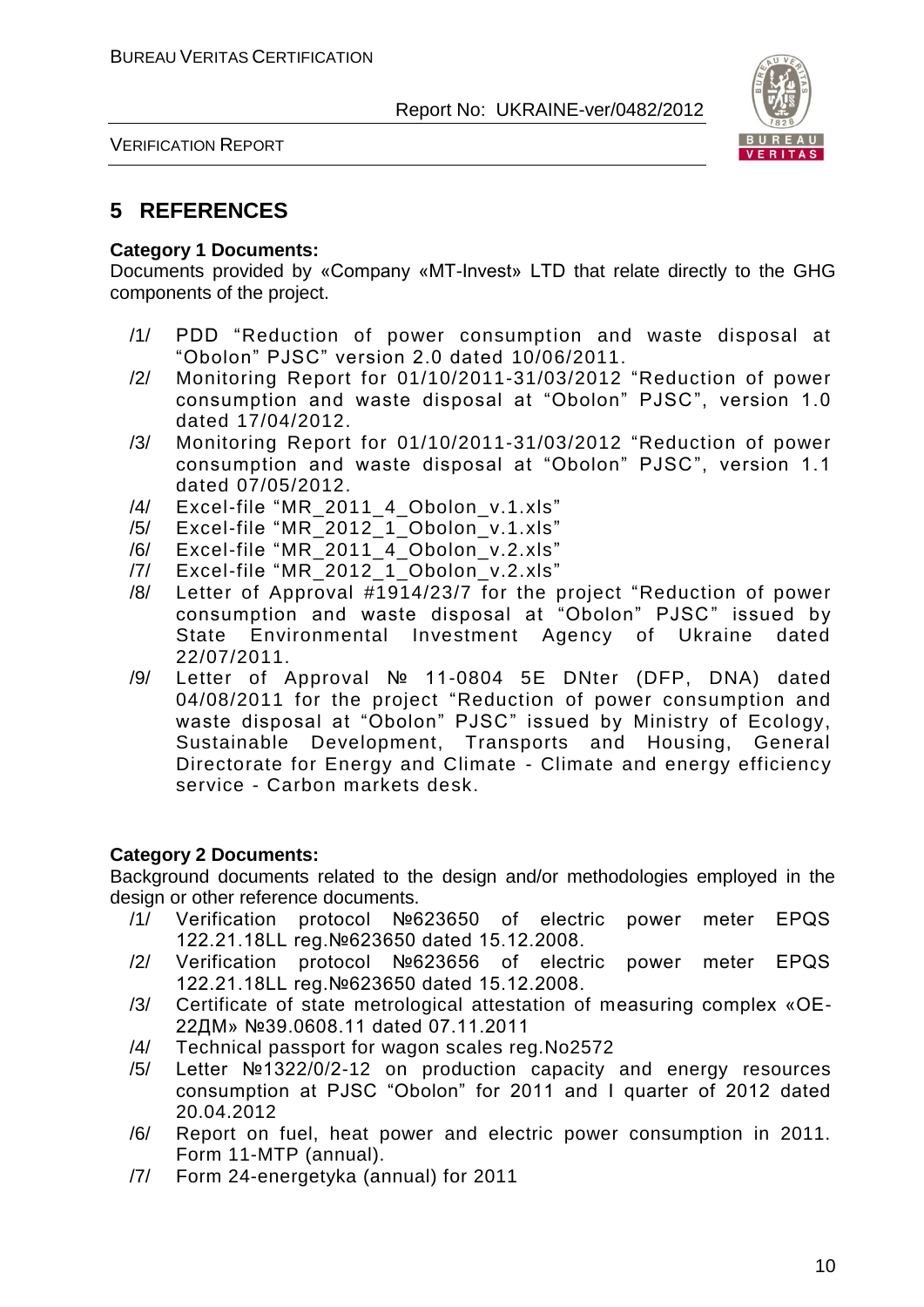



- /8/ Methodology for estimation of operational efficiency of steam condensing facilities, assembled at the site of pellets drying
- /9/ Agreement №3 for project and construction work execution dated 26.10.2010
- /10/ Form Ф20.02.ОТОС.104 for 2011
- /11/ Agreement №129-ОПК for supplying of malt and brewery production wastes dated 01.02.2012
- /12/ Photo. Electric power meters for internal accounting of electricity.
- /13/ Photo. Electric power meter EPQS 122.21.18LL reg.№598904
- /14/ Photo. Electric power meter EPQS 122.21.18LL reg.№623630
- /15/ Photo. Electric power meter EPQS 122.21.18LL reg.№623636
- /16/ Photo. Electric power meter EPQS 122.21.18LL reg.№623636
- /17/ Photo. Cooling workshop
- /18/ Photo. Volumes for carbonic acid collection.
- /19/ Photo. Heat exchanger of brewing line №5.
- /20/ Photo. Brewing line №5.
- /21/ Photo. Brewing line №2
- /22/ Photo. Brewing line №4.
- /23/ Decree of Cabinet of Ministers of Ukraine #206, dated 22/02/2006
- /24/ Project design documents form for JI projects, version 01.
- /25/ «Guidance for users Project design documents form for JI projects», version 04, JISC.
- /26/ JISC Guidance on criteria for baseline setting and monitoring. Version 02.
- /27/ "Combined tool to identify the baseline scenario and demonstrate additionality" (Version 03.0.0)
- /28/ Glossary of Joint Implementation Terms, Version 03.
- /29/ Decree #75 on approval of indexes of specific carbon dioxide emissions in the year 2011 issued by NEIA dated 12.05.2011.
- /30/ Application of department chief for education of some categories of personnel of CJSC "Obolon" in 2011. Approved on 28.12.2010
- /31/ Article in the newspaper "Kyivska Pravda"
- /32/ Assignment for design, production and assembling of assembling station and return of condensate after facilities for sparging dehydration dated 26.10.2010
- /33/ Conclusion №26/07.12.2010-0001 dated 10.01.2011 of state ecological expertise

#### **Persons interviewed:**

List persons interviewed during the verification or persons that contributed with other information that are not included in the documents listed above.

- /1/ Ivan Gorban Technical Director
- /2/ Sergiy Pustovit Leading Energy Management
- /3/ Svitlana Bashmakova Senior Engineer on Environmental Protection
- /4/ Oleksandr Solomenko Head-refrigerating compressor plant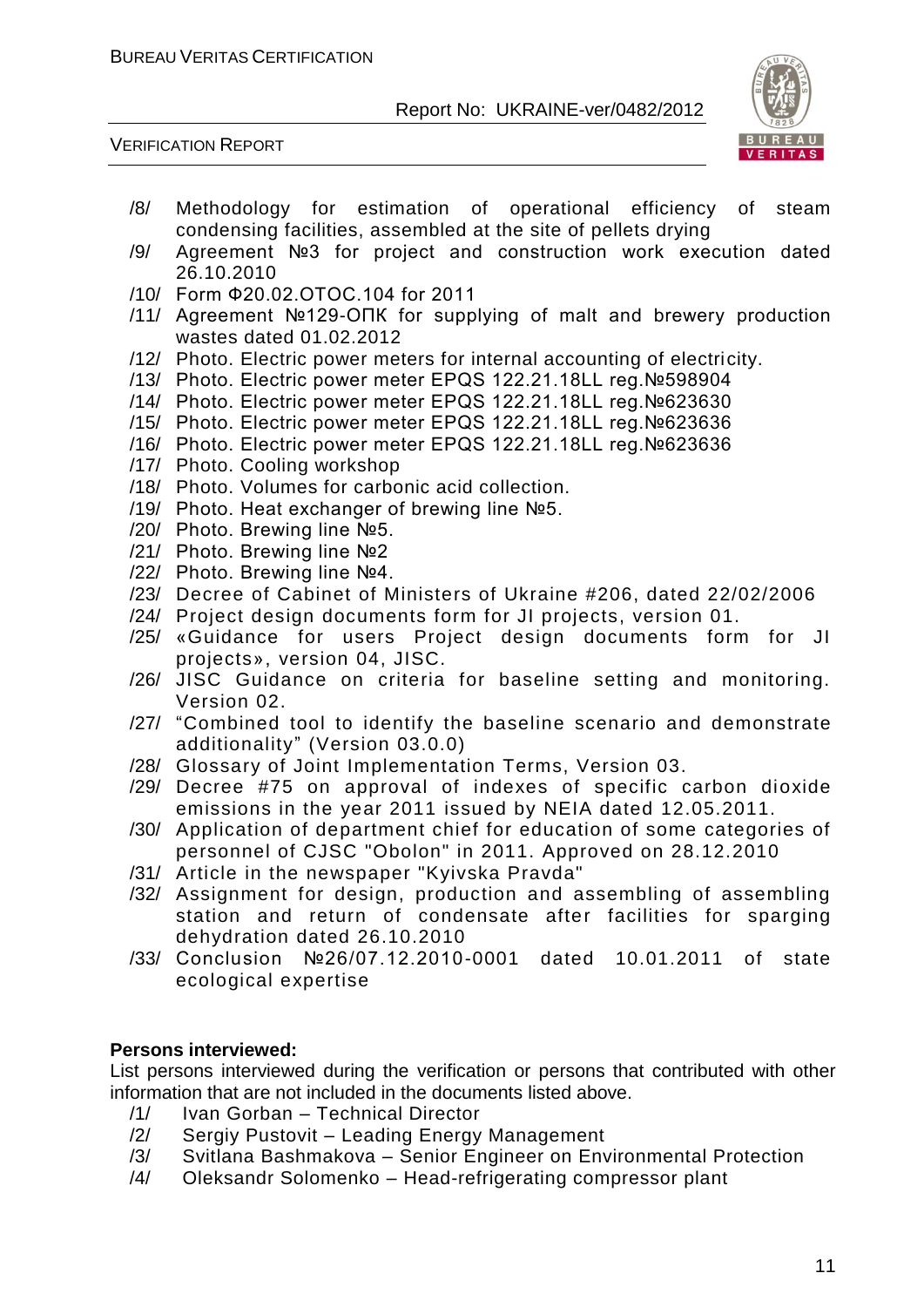

VERIFICATION REPORT

- /5/ Anatoliy Zakrevskiy Chief power engineer
- /6/ Evgen Zuravliov Director on Ecology projects (consultant)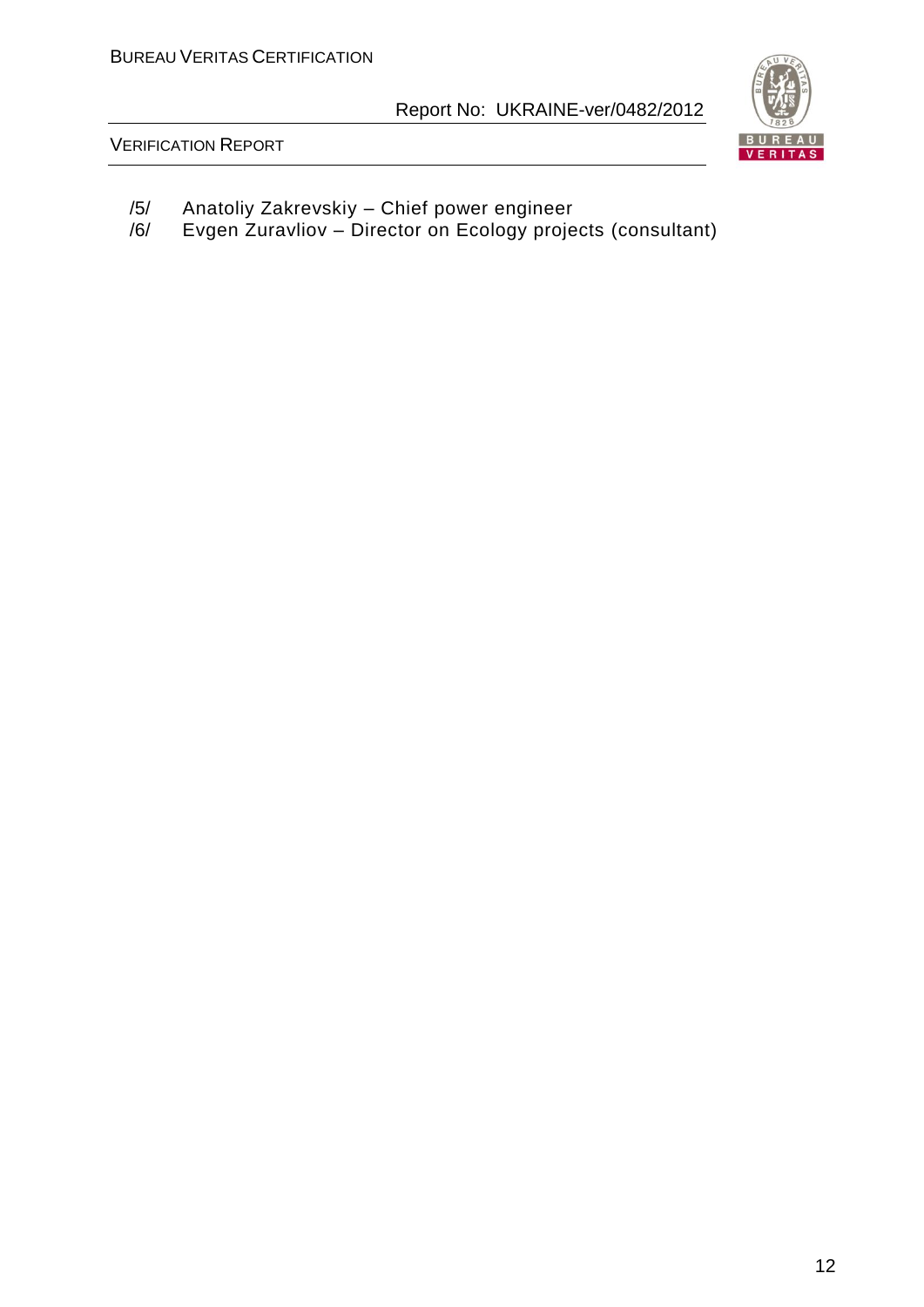

VERIFICATION REPORT

# APPENDIX A: VERIFICATION PROTOCOL

#### **Check list for verification, according to the JOINT IMPLEMENTATION DETERMINATION AND VERIFICATION MANUAL (Version 01)**

| <b>DVM</b><br>Paragraph | <b>Check Item</b>                                                                                                                                                                                                                                                                             | <b>Initial finding</b>                                                                                                                                                                                                                                                                                                                                                                                                                                                                                                                                                                                  | <b>Draft</b><br><b>Conclusion</b> | <b>Final</b><br><b>Conclusion</b> |
|-------------------------|-----------------------------------------------------------------------------------------------------------------------------------------------------------------------------------------------------------------------------------------------------------------------------------------------|---------------------------------------------------------------------------------------------------------------------------------------------------------------------------------------------------------------------------------------------------------------------------------------------------------------------------------------------------------------------------------------------------------------------------------------------------------------------------------------------------------------------------------------------------------------------------------------------------------|-----------------------------------|-----------------------------------|
|                         | <b>Project approvals by Parties involved</b>                                                                                                                                                                                                                                                  |                                                                                                                                                                                                                                                                                                                                                                                                                                                                                                                                                                                                         |                                   |                                   |
| 90                      | Has the DFPs of at least one Party<br>involved, other than the host Party,<br>issued a written project approval<br>submitting<br>when<br>the<br>first<br>verification report to the secretariat<br>for publication in accordance with<br>paragraph 38 of the JI guidelines,<br>at the latest? | State Agency of Environmental Investments of<br>Ukraine issued Letter of Approval №1914/23/7<br>dated 22/07/2011.<br>Ministry of<br>Ecology,<br>The<br>Sustainable<br>Development, Transports and<br>Housing,<br>General Directorate for Energy and Climate -<br>Climate and energy efficiency service - Carbon<br>markets desk of France (Party involved which<br>is not the host country) has issued a written<br>project approval (letter of approval for the<br>project "Reduction of power consumption and<br>waste disposal at "Obolon" PJSC" № 11-0804<br>5E DNter (DFP, DNA) dated 04/08/2011). | <b>OK</b>                         | <b>OK</b>                         |
| 91                      | Are all the written project approvals<br>by Parties involved unconditional?                                                                                                                                                                                                                   | All the written project approvals by Parties<br>involved are unconditional                                                                                                                                                                                                                                                                                                                                                                                                                                                                                                                              | <b>OK</b>                         | <b>OK</b>                         |
|                         | <b>Project implementation</b>                                                                                                                                                                                                                                                                 |                                                                                                                                                                                                                                                                                                                                                                                                                                                                                                                                                                                                         |                                   |                                   |
| 92                      | Has the project been implemented<br>with the<br>accordance<br><b>PDD</b><br>in.<br>regarding which the determination<br>has been deemed final and is so                                                                                                                                       | Corrective Action Request (CAR) 01.<br>During site-visit it was recognized that heat<br>supply system of pellets drying was not put<br>into the operation after reconstruction as it was                                                                                                                                                                                                                                                                                                                                                                                                                | <b>CAR 01</b>                     | <b>OK</b>                         |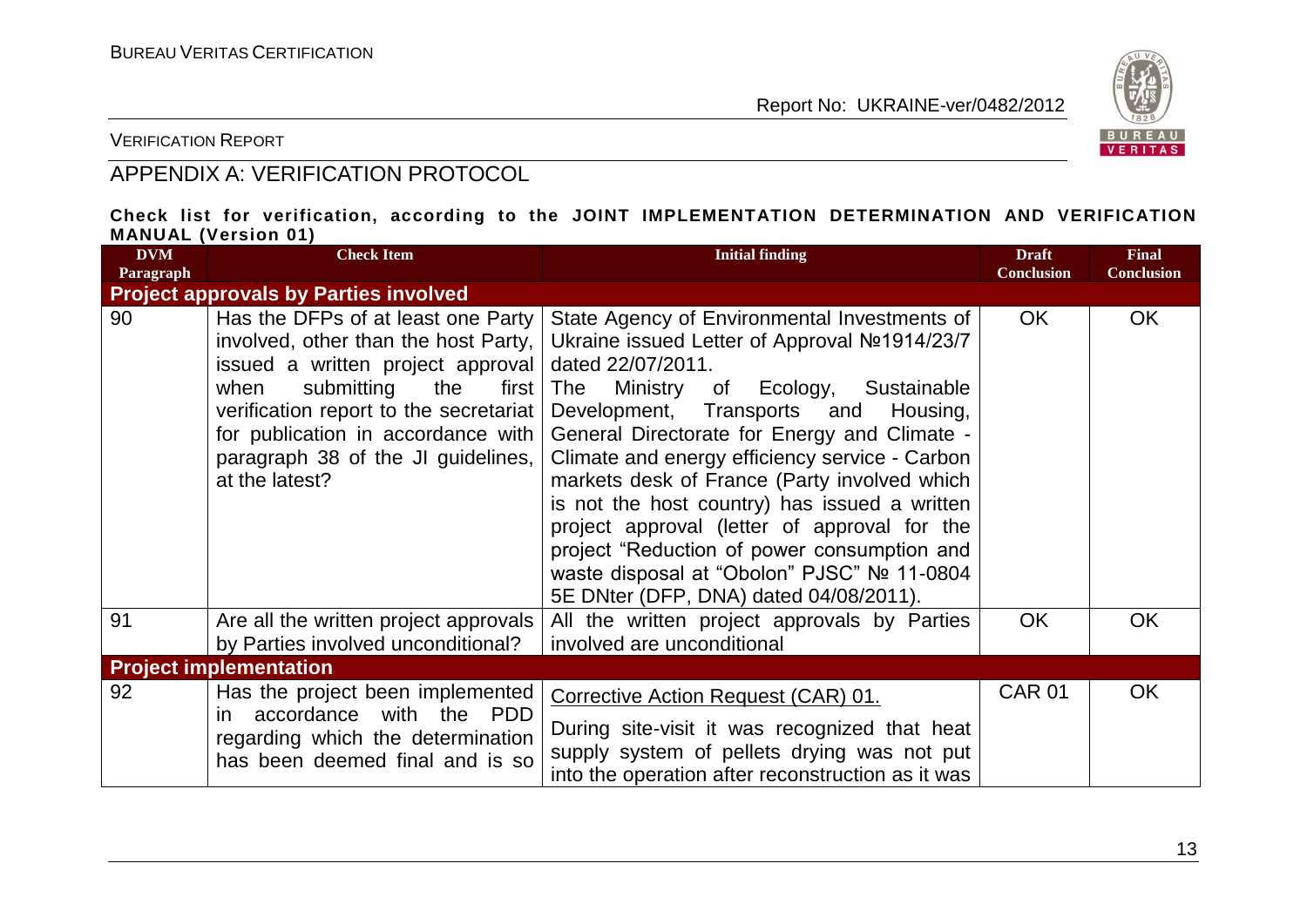

|                         |                                                                                                                                                                                                                                                                                                                                                                              |                                                                                                                                        |                                   | <u>.</u>                          |
|-------------------------|------------------------------------------------------------------------------------------------------------------------------------------------------------------------------------------------------------------------------------------------------------------------------------------------------------------------------------------------------------------------------|----------------------------------------------------------------------------------------------------------------------------------------|-----------------------------------|-----------------------------------|
| <b>DVM</b><br>Paragraph | <b>Check Item</b>                                                                                                                                                                                                                                                                                                                                                            | <b>Initial finding</b>                                                                                                                 | <b>Draft</b><br><b>Conclusion</b> | <b>Final</b><br><b>Conclusion</b> |
|                         | listed on the UNFCCC JI website?                                                                                                                                                                                                                                                                                                                                             | planned for 2011. Please, provide<br>this<br>information in the MR. Please also provide<br>clarification of the reasons of this.       |                                   |                                   |
| 93                      | What is the status of operation of<br>the project during the monitoring<br>period?                                                                                                                                                                                                                                                                                           | Project equipment has been installed<br>with minor deviations from the schedule<br>and is fully operational.<br>See also CAR 01 above. | <b>OK</b>                         | <b>OK</b>                         |
|                         | <b>Compliance with monitoring plan</b>                                                                                                                                                                                                                                                                                                                                       |                                                                                                                                        |                                   |                                   |
| 94                      | monitoring occur<br>Did<br>the<br>in I<br>accordance with the monitoring<br>plan included in the PDD regarding<br>which the determination has been<br>deemed final and is so listed on the<br><b>UNFCCC JI website?</b>                                                                                                                                                      | the<br>Yes,<br>monitoring<br>in<br>occurs<br>accordance with the monitoring plan<br>included in the PDD.                               | <b>OK</b>                         | <b>OK</b>                         |
| 95(a)                   | For calculating the emission<br>reductions or enhancements of net<br>removals, were key factors, e.g.<br>those listed in $23$ (b) (i)-(vii) above,<br>influencing the baseline emissions<br>or net removals and the activity<br>level of the project and the<br>emissions or removals as well as<br>risks associated with the project<br>taken into account, as appropriate? | Yes, all relevant key factors were taken<br>into account, as appropriate.                                                              | <b>OK</b>                         | <b>OK</b>                         |

VERIFICATION REPORT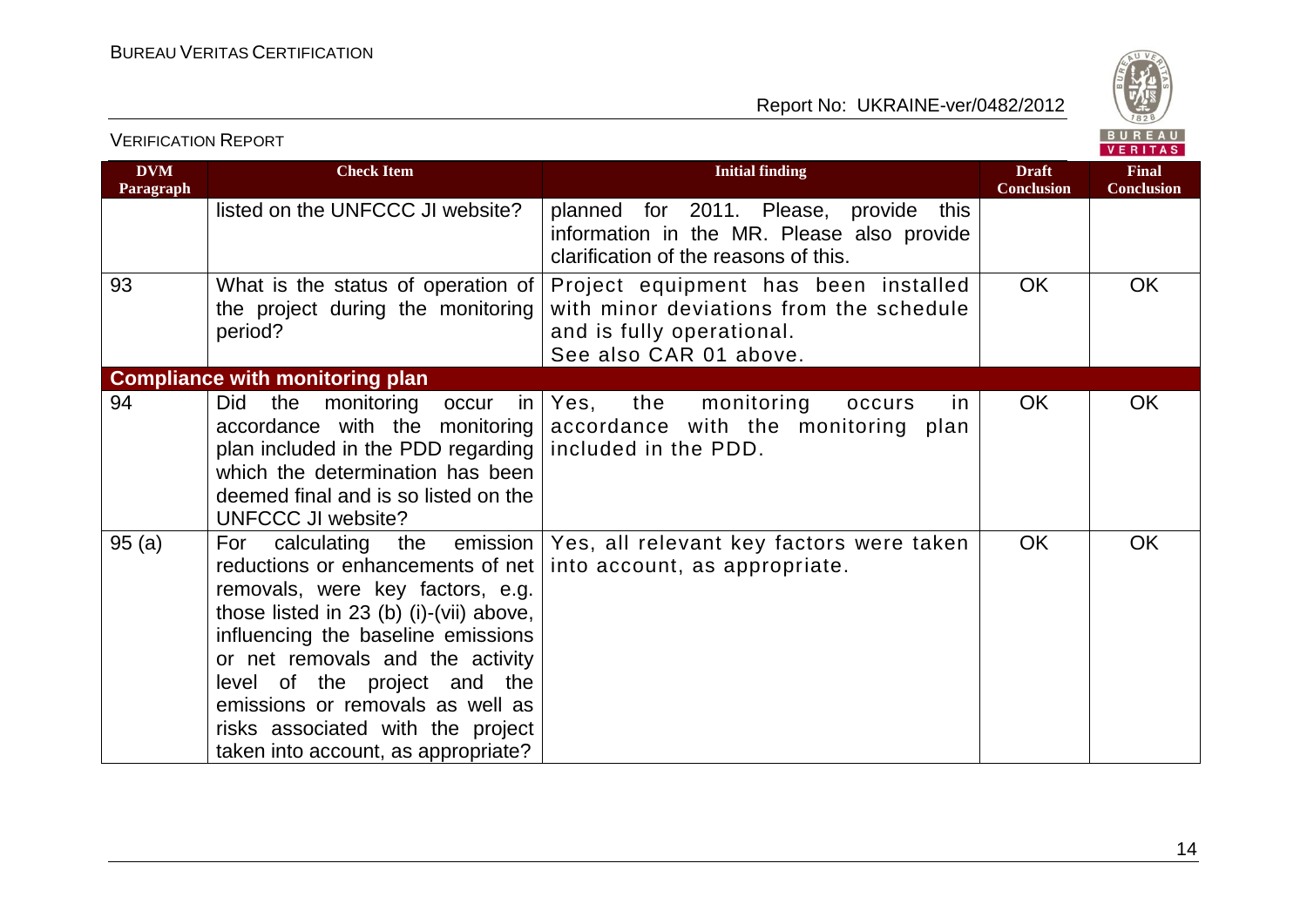

|                         |                                                                                                                                                                                                                                                                         |                                                                                                                                                                                                                                                                                                                                                                       |                                   | <b>VERIIAS</b>                    |
|-------------------------|-------------------------------------------------------------------------------------------------------------------------------------------------------------------------------------------------------------------------------------------------------------------------|-----------------------------------------------------------------------------------------------------------------------------------------------------------------------------------------------------------------------------------------------------------------------------------------------------------------------------------------------------------------------|-----------------------------------|-----------------------------------|
| <b>DVM</b><br>Paragraph | <b>Check Item</b>                                                                                                                                                                                                                                                       | <b>Initial finding</b>                                                                                                                                                                                                                                                                                                                                                | <b>Draft</b><br><b>Conclusion</b> | <b>Final</b><br><b>Conclusion</b> |
| 95(b)                   | Are<br>data<br>for<br>used<br>sources<br>calculating emission reductions or<br>enhancements of net removals<br>clearly identified, reliable<br>and<br>transparent?                                                                                                      | <b>Clarification Request (CL) 01.</b><br>Please specify the enumeration of pictures in<br>the Monitoring Report.                                                                                                                                                                                                                                                      | <b>CL 01</b>                      | <b>OK</b>                         |
| 95(c)                   | Are emission factors, including<br>default emission factors, if used for<br>calculating the emission reductions<br>or enhancements of net removals,<br>selected by carefully balancing<br>accuracy and reasonableness, and<br>appropriately justified of the<br>choice? | <b>Corrective Action Request (CAR) 02.</b><br>In Excel calculation spreadsheets<br>(lists)<br>BEELEC) mistakenly indicated out-of-date<br>emission factor. Please, make the proper<br>corrections in the calculation spreadsheets<br>and in the MR.<br>Corrective Action Request (CAR) 03.<br>Please provide the units for conversion<br>coefficient of Gcal into GJ. | <b>CAR 02</b><br><b>CAR 03</b>    | <b>OK</b><br><b>OK</b>            |
| 95(d)                   | the calculation of emission<br>Is.<br>reductions or enhancements of net<br>removals based on conservative<br>the<br>assumptions<br>and<br>most<br>plausible scenarios in a transparent<br>manner?                                                                       | Yes, the<br>of<br>calculation<br>emission<br>reductions<br>based<br>on<br>conservative<br>assumptions and the most plausible<br>scenarios in a transparent manner.                                                                                                                                                                                                    | <b>OK</b>                         | OK                                |
|                         | Applicable to JI SSC projects only                                                                                                                                                                                                                                      |                                                                                                                                                                                                                                                                                                                                                                       |                                   |                                   |
| 96                      | Is the relevant threshold to be<br>classified as JI SSC project not<br>exceeded during the monitoring<br>period on an annual average                                                                                                                                    | N/A                                                                                                                                                                                                                                                                                                                                                                   | OK                                | <b>OK</b>                         |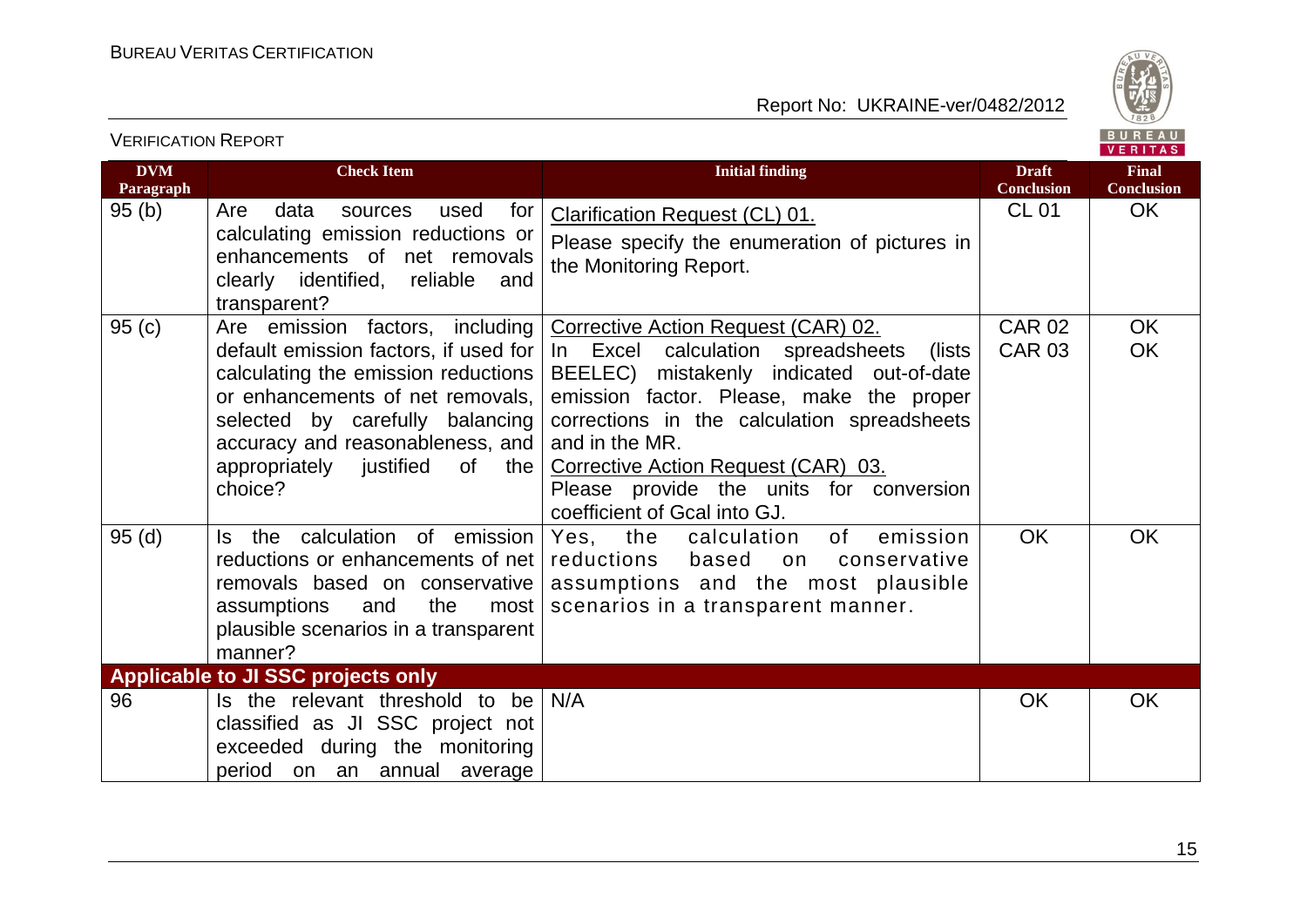

| <b>VERIFICATION REPORT</b> |                                                                                                                                                                                                                                                                                                                                                                |                        |                                   | BUREAU<br>VERITAS                 |
|----------------------------|----------------------------------------------------------------------------------------------------------------------------------------------------------------------------------------------------------------------------------------------------------------------------------------------------------------------------------------------------------------|------------------------|-----------------------------------|-----------------------------------|
| <b>DVM</b><br>Paragraph    | <b>Check Item</b>                                                                                                                                                                                                                                                                                                                                              | <b>Initial finding</b> | <b>Draft</b><br><b>Conclusion</b> | <b>Final</b><br><b>Conclusion</b> |
|                            | basis?<br>If the threshold is exceeded, is the<br>maximum emission reduction level<br>estimated in the PDD for the JI<br>SSC project or the bundle for the<br>monitoring period determined?                                                                                                                                                                    |                        |                                   |                                   |
|                            | Applicable to bundled JI SSC projects only                                                                                                                                                                                                                                                                                                                     |                        |                                   |                                   |
| 97(a)                      | Has the composition of the bundle<br>not changed from that is stated in<br>F-JI-SSCBUNDLE?                                                                                                                                                                                                                                                                     | N/A                    | <b>OK</b>                         | OK                                |
| 97(b)                      | If the determination was conducted<br>on the basis of an overall<br>monitoring plan, have the project<br>participants submitted a common<br>monitoring report?                                                                                                                                                                                                 | N/A                    | <b>OK</b>                         | <b>OK</b>                         |
| 98                         | If the monitoring is based on $a$<br>monitoring plan that provides for<br>overlapping monitoring periods, are<br>periods<br>monitoring<br>the<br>per<br>component of the project clearly<br>specified in the monitoring report?<br>Do the monitoring periods not<br>with those for which<br>overlap<br>verifications were already deemed<br>final in the past? | N/A                    | <b>OK</b>                         | <b>OK</b>                         |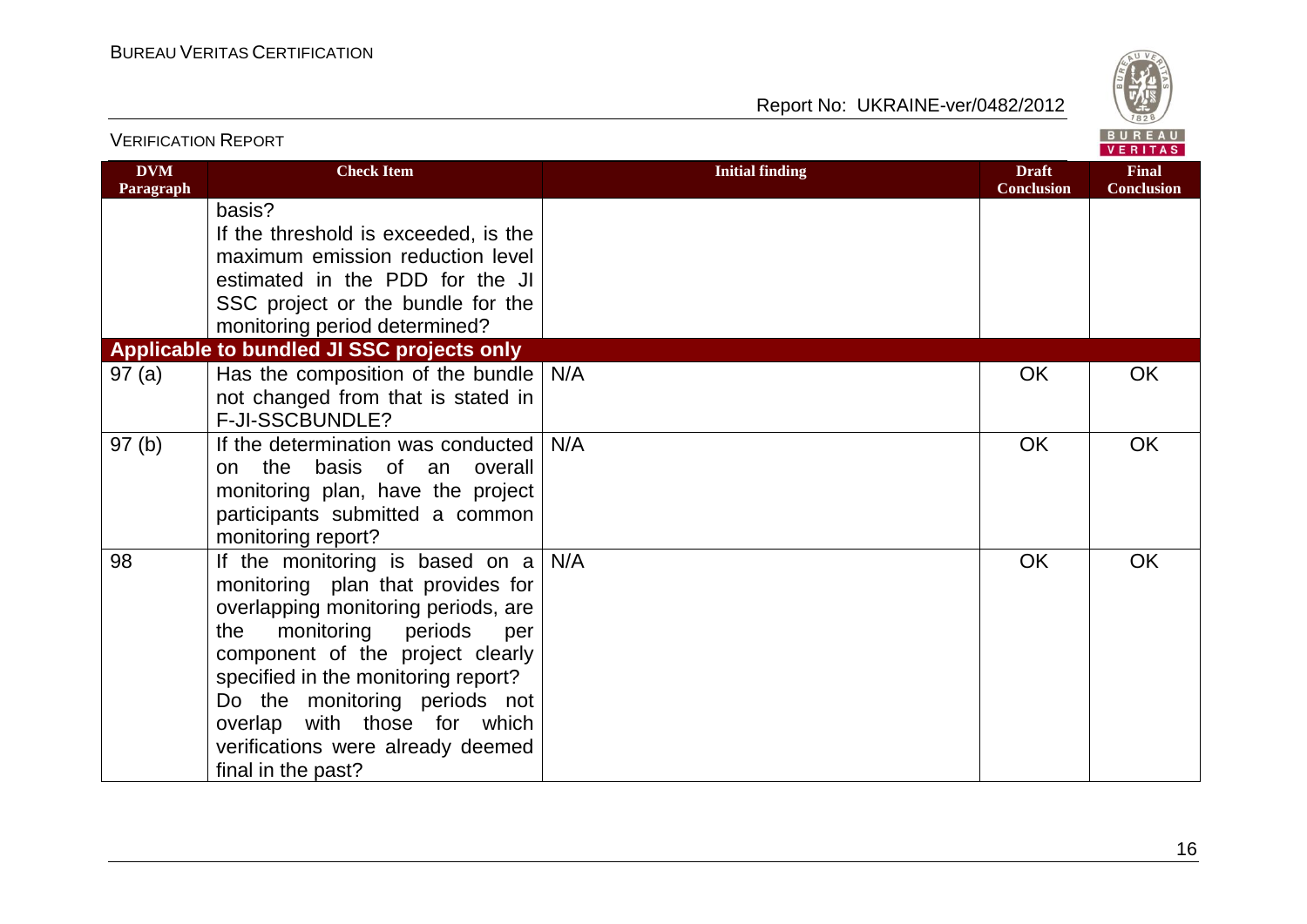

| <b>VERIFICATION REPORT</b> |                                                                                                                                                                                                                                                                                                  |                                                                                                                                                                                                                                                        |                                   | B U R E A U  <br><b>VERITAS</b>   |
|----------------------------|--------------------------------------------------------------------------------------------------------------------------------------------------------------------------------------------------------------------------------------------------------------------------------------------------|--------------------------------------------------------------------------------------------------------------------------------------------------------------------------------------------------------------------------------------------------------|-----------------------------------|-----------------------------------|
| <b>DVM</b><br>Paragraph    | <b>Check Item</b>                                                                                                                                                                                                                                                                                | <b>Initial finding</b>                                                                                                                                                                                                                                 | <b>Draft</b><br><b>Conclusion</b> | <b>Final</b><br><b>Conclusion</b> |
|                            | <b>Revision of monitoring plan</b>                                                                                                                                                                                                                                                               |                                                                                                                                                                                                                                                        |                                   |                                   |
|                            | Applicable only if monitoring plan is revised by project participant                                                                                                                                                                                                                             |                                                                                                                                                                                                                                                        |                                   |                                   |
| 99(a)                      | Did the project participants provide<br>an appropriate justification for the<br>proposed revision?                                                                                                                                                                                               | N/A                                                                                                                                                                                                                                                    | <b>OK</b>                         | <b>OK</b>                         |
| 99(b)                      | the<br>revision<br><b>Does</b><br>proposed<br>improve the accuracy<br>and/or<br>applicability of information collected<br>compared to the original monitoring<br>plan without changing conformity<br>with the relevant rules<br>and<br>regulations for the establishment of<br>monitoring plans? | N/A                                                                                                                                                                                                                                                    | <b>OK</b>                         | <b>OK</b>                         |
| <b>Data management</b>     |                                                                                                                                                                                                                                                                                                  |                                                                                                                                                                                                                                                        |                                   |                                   |
| 101 $(a)$                  | Is the implementation of data<br>collection<br>procedures<br>in.<br>accordance with the monitoring<br>plan, including the quality control<br>and quality assurance procedures?                                                                                                                   | Yes, the implementation of data collection<br>procedures is in accordance<br>with the<br>monitoring plan, including the quality control<br>and quality assurance procedures.                                                                           | <b>OK</b>                         | <b>OK</b>                         |
| 101(b)                     | Is the function of the monitoring<br>equipment, including its calibration<br>status, in order?                                                                                                                                                                                                   | <b>Clarification Request (CL) 02.</b><br>Please, provide in the MR clarification why<br>heat power meter PMC-621 serial number<br>920-00E 042-5A was decommissioned.<br>Corrective Action Request (CAR) 04.<br>Please correct dates of wagon<br>scales | <b>CL 02</b><br>CAR 04            | OK<br><b>OK</b>                   |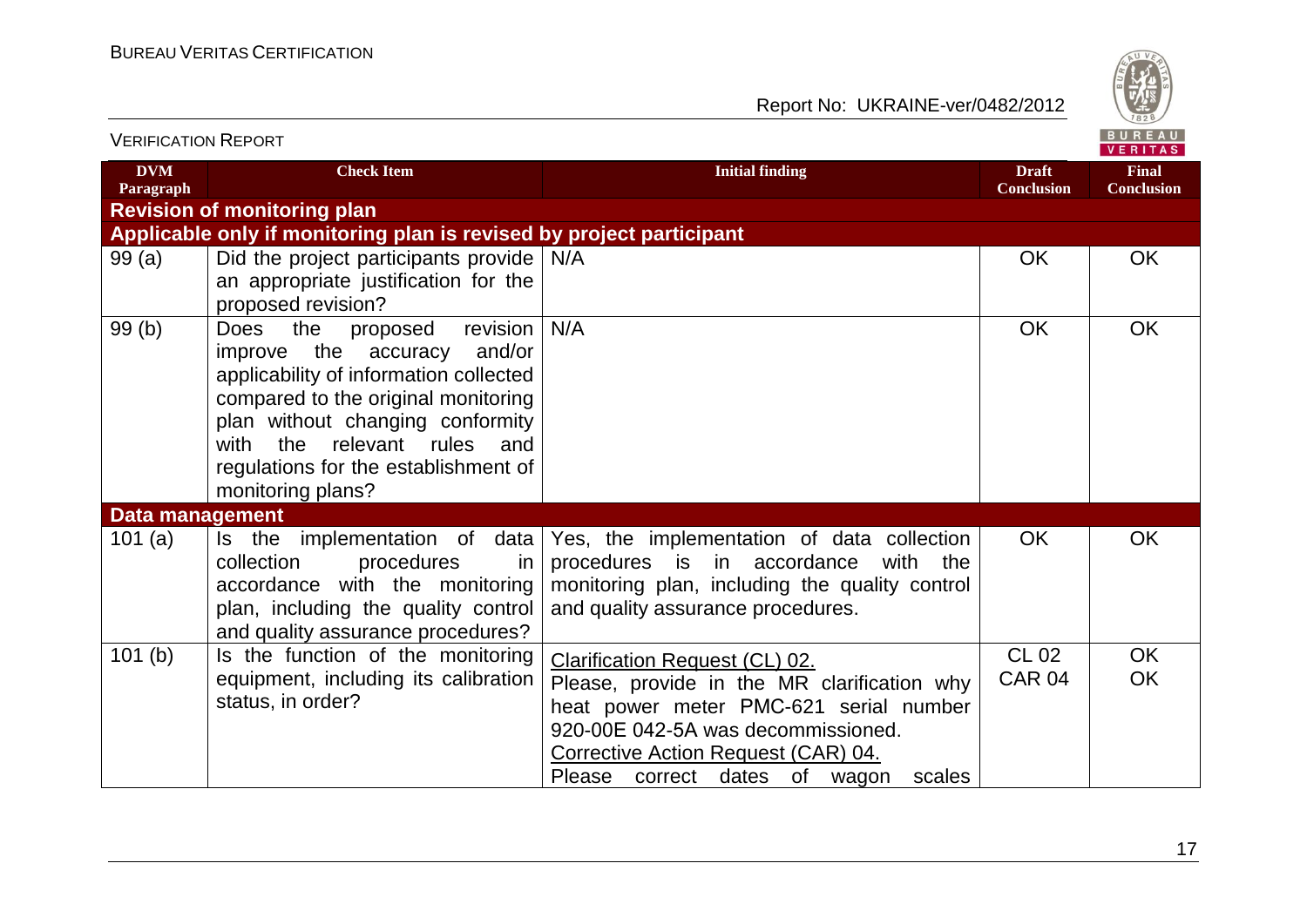VERIFICATION REPORT

#### Report No: UKRAINE-ver/0482/2012



**VERITAS Initial finding Initial finding Initial finding Draft Draft DVM Final Paragraph Conclusion Conclusion** calibration in accordance with the documentation for the mentioned scales. 101 (c) Are the evidence and records used The evidences and records used for the OK OK for the monitoring maintained in a monitoring maintained are in a traceable traceable manner? manner 101 (d) Is the data collection and The data collection and management system OK OK management system for the project for the project is in accordance with the in accordance with the monitoring plan monitoring plan? **Verification regarding programs of activities (additional elements for assessment)** 102  $\vert$  Is any JPA that has not been  $\vert$  N/A N/A OK OK added to the JI PoA not verified? 103  $\blacksquare$  Is the verification based on the N/A N/A OK OK monitoring reports of all JPAs to be verified? 103  $\blacksquare$  Does the verification ensure the N/A N/A OK OK accuracy and conservativeness of the emission reductions or enhancements of removals generated by each JPA? 104 Does the monitoring period not N/A N/A OK OK overlap with previous monitoring periods? 105 If the AIE learns of an erroneously  $\vert$  N/A N/A OK OKincluded JPA, has the AIE informed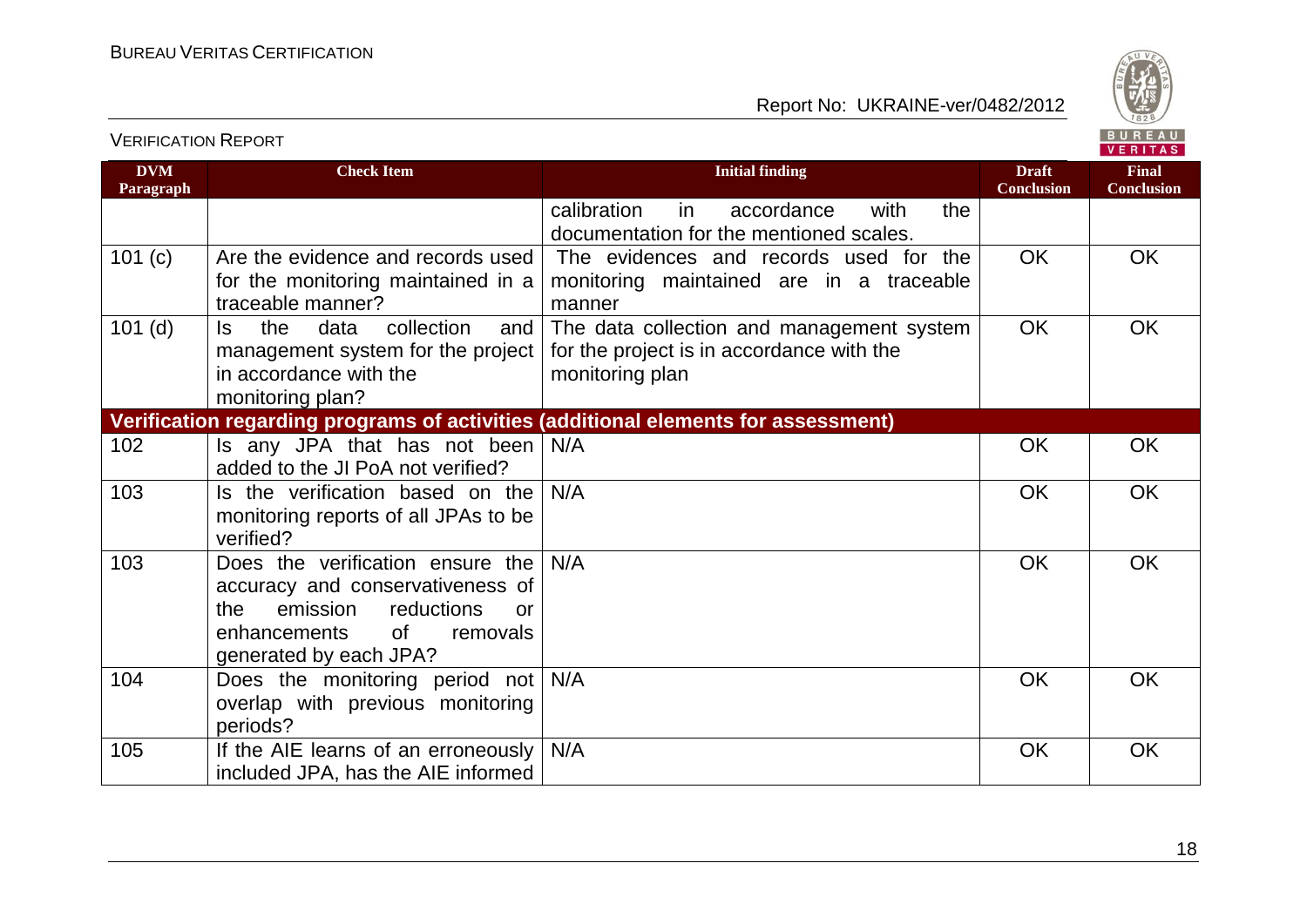

| VLINI IVATIVIV INLI VINT |                                                                                                                                                                                                                                                                                                                                                                                                                                                                                                                                                                                                                                                                                              |                        | VERITAS                           |                                   |
|--------------------------|----------------------------------------------------------------------------------------------------------------------------------------------------------------------------------------------------------------------------------------------------------------------------------------------------------------------------------------------------------------------------------------------------------------------------------------------------------------------------------------------------------------------------------------------------------------------------------------------------------------------------------------------------------------------------------------------|------------------------|-----------------------------------|-----------------------------------|
| <b>DVM</b><br>Paragraph  | <b>Check Item</b>                                                                                                                                                                                                                                                                                                                                                                                                                                                                                                                                                                                                                                                                            | <b>Initial finding</b> | <b>Draft</b><br><b>Conclusion</b> | <b>Final</b><br><b>Conclusion</b> |
|                          | the JISC of its findings in writing?                                                                                                                                                                                                                                                                                                                                                                                                                                                                                                                                                                                                                                                         |                        |                                   |                                   |
|                          | Applicable to sample-based approach only                                                                                                                                                                                                                                                                                                                                                                                                                                                                                                                                                                                                                                                     |                        |                                   |                                   |
| 106                      | Does the sampling plan prepared<br>by the AIE:<br>(a) Describe its sample selection,<br>taking into<br>account that:<br>(i) For each verification that uses<br>a sample-based approach, the<br>sample selection<br>shall<br>be<br>sufficiently representative of the<br>JPAs in the JI PoA such<br>extrapolation to all JPAs identified<br>for that verification is reasonable,<br>taking into account differences<br>among the characteristics<br>of<br>JPAs, such as:<br>- The types of JPAs;<br>The complexity of<br>the<br>applicable technologies and/or<br>measures used;<br>- The geographical location of<br>each JPA;<br>The amounts of expected<br>emission reductions of the JPAs | N/A                    | <b>OK</b>                         | OK                                |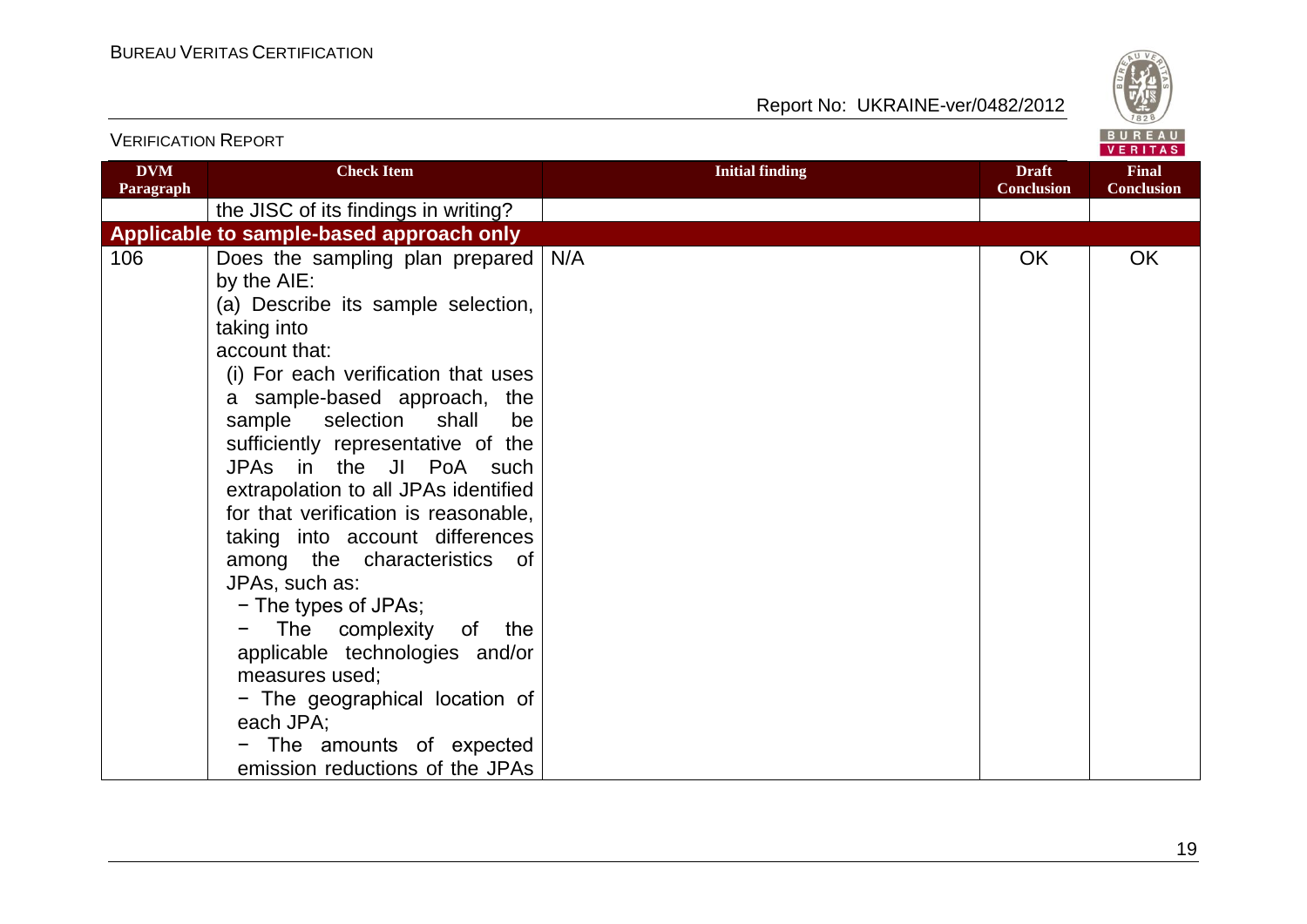

| <b>VERIFICATION REPORT</b> |                                                                                                                                                                                                                                                                                                                                                                                       |                        |                                   | BUREAU<br><b>VERITAS</b>          |
|----------------------------|---------------------------------------------------------------------------------------------------------------------------------------------------------------------------------------------------------------------------------------------------------------------------------------------------------------------------------------------------------------------------------------|------------------------|-----------------------------------|-----------------------------------|
| <b>DVM</b><br>Paragraph    | <b>Check Item</b>                                                                                                                                                                                                                                                                                                                                                                     | <b>Initial finding</b> | <b>Draft</b><br><b>Conclusion</b> | <b>Final</b><br><b>Conclusion</b> |
|                            | being verified;<br>- The number of JPAs for which<br>emission reductions are being<br>verified;<br>The length of monitoring<br>periods of the JPAs being<br>verified; and<br>- The samples selected for prior<br>verifications, if any?                                                                                                                                               |                        |                                   |                                   |
| 107                        | Is the sampling plan ready for  <br>publication through the secretariat<br>along with the verification report<br>and supporting documentation?                                                                                                                                                                                                                                        | N/A                    | <b>OK</b>                         | <b>OK</b>                         |
| 108                        | Has the AIE made site inspections<br>of at least the square root of the<br>number of total JPAs, rounded to<br>the upper whole number? If the AIE<br>makes no site inspections or fewer<br>site inspections than the square<br>root of the number of total JPAs,<br>rounded to the upper whole<br>number, then does the AIE provide<br>a reasonable explanation and<br>justification? | N/A                    | <b>OK</b>                         | <b>OK</b>                         |
| 109                        | Is the sampling plan available for                                                                                                                                                                                                                                                                                                                                                    | N/A                    | OK                                | <b>OK</b>                         |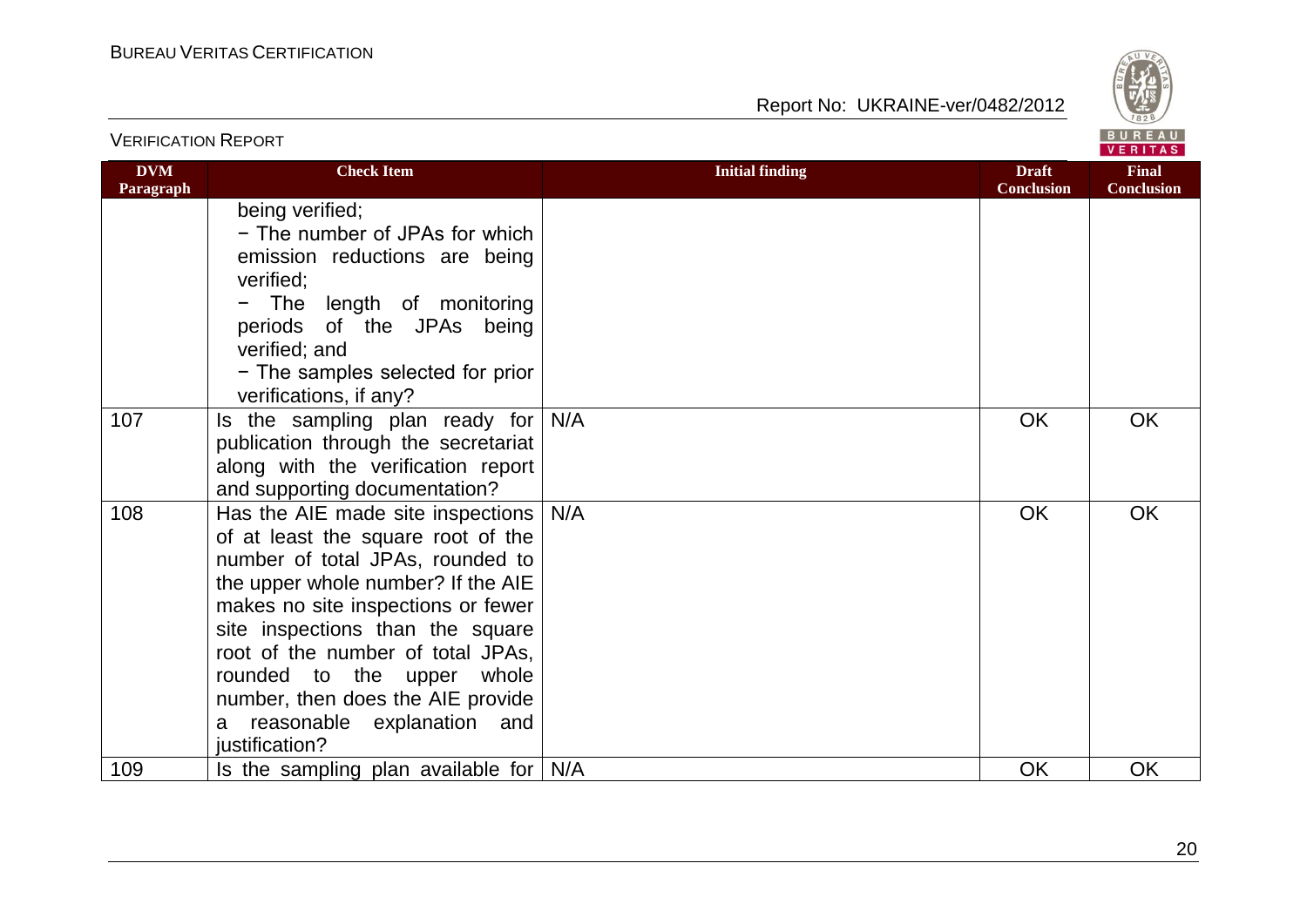

VERIFICATION REPORT

|                         |                                                                                                                                                                                                                              |                        |                                   | VERITAS                    |  |
|-------------------------|------------------------------------------------------------------------------------------------------------------------------------------------------------------------------------------------------------------------------|------------------------|-----------------------------------|----------------------------|--|
| <b>DVM</b><br>Paragraph | <b>Check Item</b>                                                                                                                                                                                                            | <b>Initial finding</b> | <b>Draft</b><br><b>Conclusion</b> | Final<br><b>Conclusion</b> |  |
|                         | submission to the secretariat for<br>the JISC.s ex ante assessment?<br>(Optional)                                                                                                                                            |                        |                                   |                            |  |
| 110                     | If the AIE learns of a fraudulently<br>fraudulently<br>included JPA, a<br>monitored JPA or an inflated<br>number of emission reductions<br>claimed in a JI PoA, has the AIE<br>informed the JISC of the fraud in<br>writing? | N/A                    | OK                                | <b>OK</b>                  |  |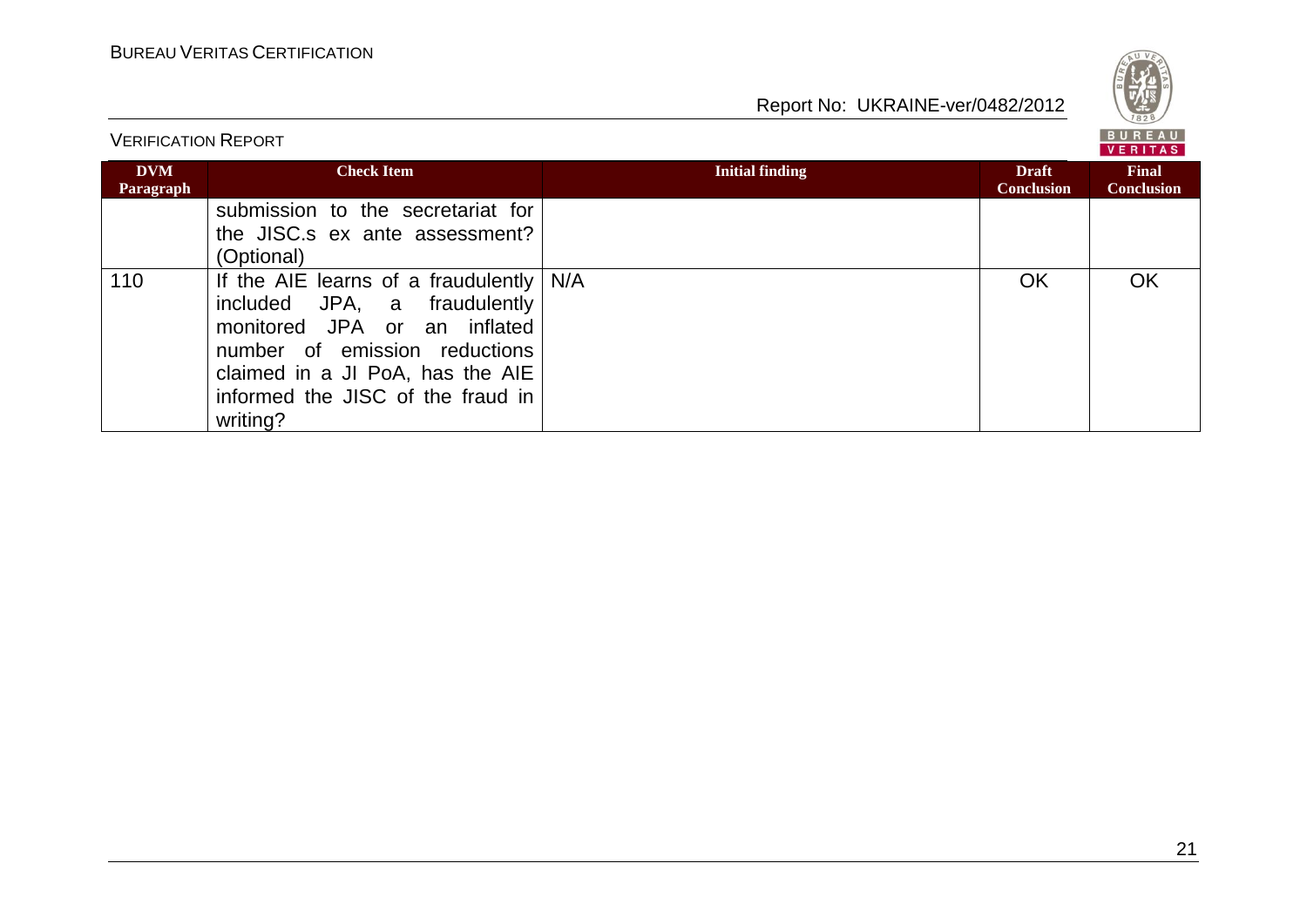

# VERIFICATION REPORT

# **Table 2 Resolution of Corrective Action and Clarification Requests**

| <b>Draft</b><br>report clarifications<br>and<br>corrective action requests<br>by<br>validation team                                                                                                                                                                                                                          | Ref.<br>to<br>checklist<br>question<br>in table 1 | Summary of project participant response                                                                                                                                                                                                                                            | <b>Verification</b><br>team<br>conclusion                                                                               |
|------------------------------------------------------------------------------------------------------------------------------------------------------------------------------------------------------------------------------------------------------------------------------------------------------------------------------|---------------------------------------------------|------------------------------------------------------------------------------------------------------------------------------------------------------------------------------------------------------------------------------------------------------------------------------------|-------------------------------------------------------------------------------------------------------------------------|
| Corrective Action Request (CAR) 01.<br>During site-visit it was recognized that<br>heat supply system of pellets drying<br>was not put into the operation after<br>reconstruction as it was planned for<br>2011. Please, provide this information<br>in the MR. Please also provide<br>clarification of the reasons of this. | 92                                                | Heat supply for site of pellets drying is<br>operating in testing mode. The proper putting<br>into exploitation of the system is planned in<br>2012. Delay was caused by lack of financing.<br>The corresponding information was added to<br>section A.3 of the Monitoring Report. | Necessary<br>information was<br>added to the MR<br>version 1.1. Issue is<br>closed.                                     |
| Corrective Action Request (CAR) 02.<br>In Excel calculation spreadsheets<br>(lists BEELEC) mistakenly indicated<br>out-of-date emission factor. Please,<br>make the proper corrections in the<br>calculation spreadsheets and in the<br>MR.                                                                                  | 95(c)                                             | Corresponding corrections were made in the<br>Excel calculation tables and in the Monitoring<br>Report. Corrected tables and Monitoring<br>Report were provided to Bureau Veritas.                                                                                                 | is.<br><b>Issue</b><br>closed<br>based<br>the<br><b>on</b><br>corrections<br>in<br>the<br>Excel spreadsheets<br>and MR. |